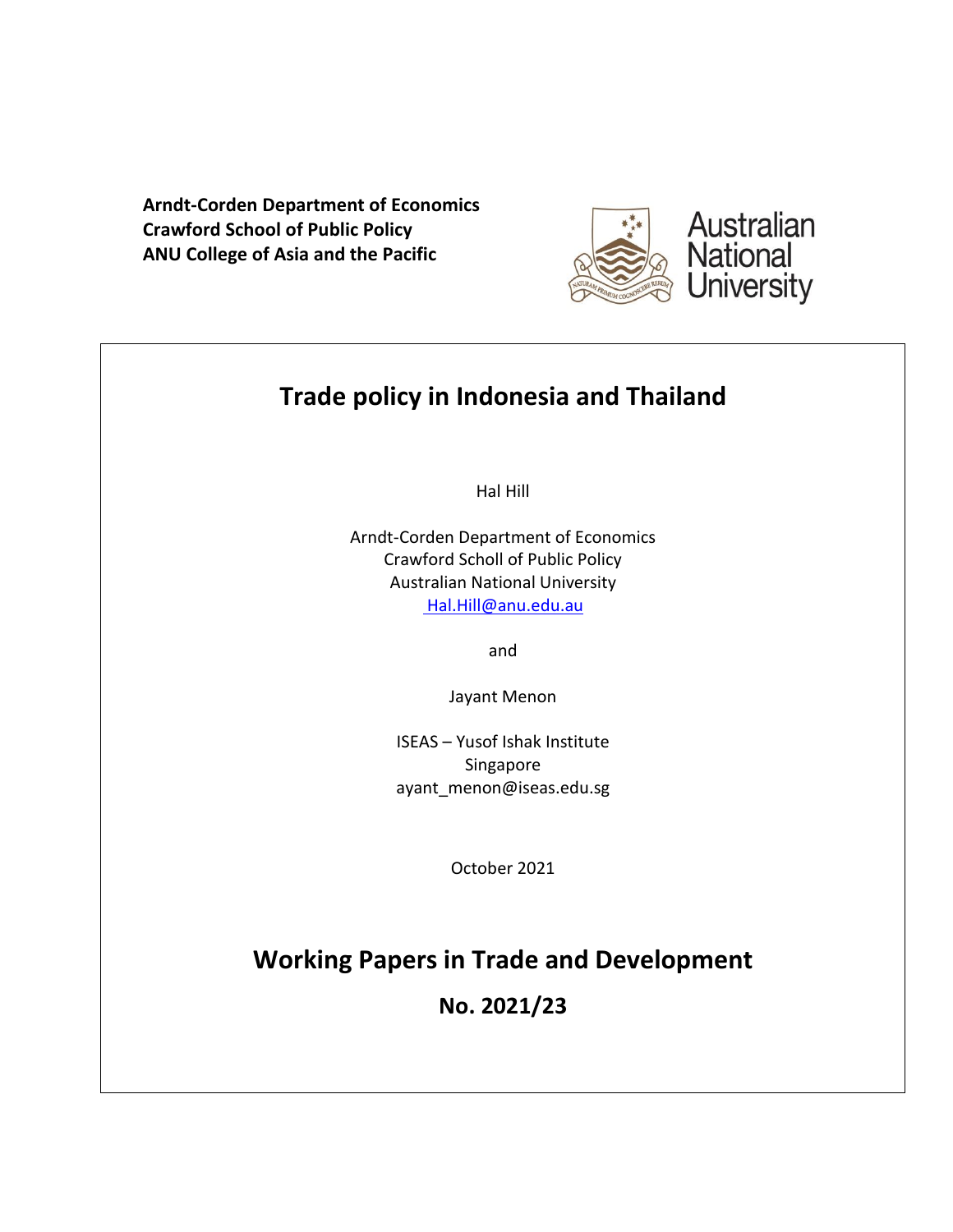This Working Paper series provides a vehicle for preliminary circulation of research results in the fields of economic development and international trade. The series is intended to stimulate discussion and critical comment. Staff and visitors in any part of the Australian National University are encouraged to contribute. To facilitate prompt distribution, papers are screened, but not formally refereed.

Copies are available at [https://acde.crawford.anu.edu.au/acde-research/working-papers](https://acde.crawford.anu.edu.au/acde-research/working-papers-trade-and-development)[trade-and-development](https://acde.crawford.anu.edu.au/acde-research/working-papers-trade-and-development)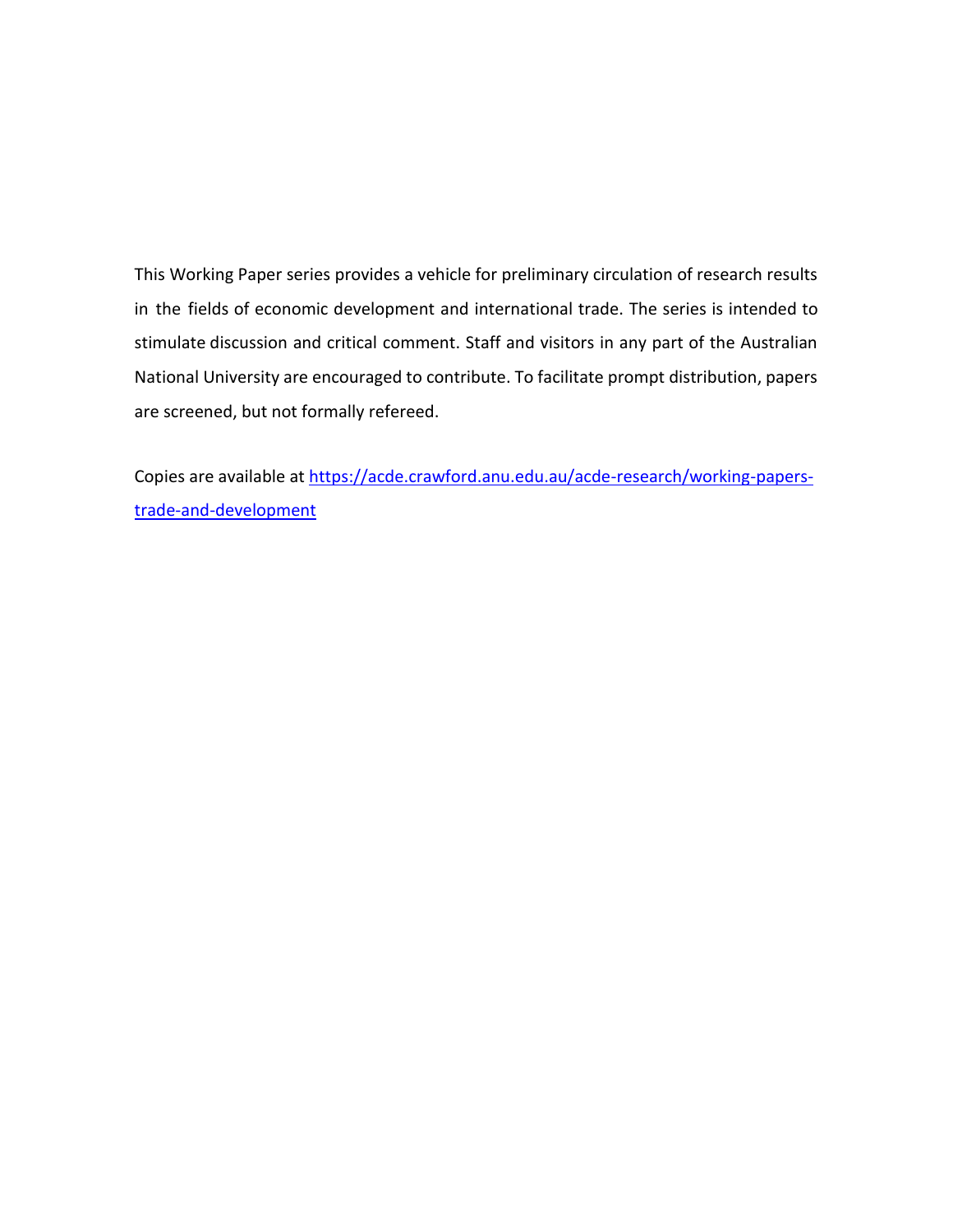# **Trade policy in Indonesia and Thailand**

## **Hal Hill and Jayant Menon**

**Abstract:** This paper provides an analytical survey of trade policy in Indonesia and Thailand, in the context of the key findings of the WTO's 2020 *Trade Policy Reviews*. These are historically dynamic economies that are integrated within the outwardlooking ASEAN protocols and the China-centred East Asian trade and investment networks. Over the past decade there have been no major changes in the two countries' trade and commercial policy settings, with Thailand maintaining its more open economic settings and Indonesia continuing its more hesitant embrace of globalization. The major drivers of domestic policy settings have therefore been global factors, including the continuing rise both of China in the regional and global economies and of the increasingly China-centred global supply chains. Both WTO reports provide comprehensive examinations of trade patterns and policies, although there is room to strengthen the analytical foundations of future reports.

**Key words:** Indonesia, Thailand, ASEAN, regional integration, trade policy, global supply chains.

**JEL classifications:** F13, N45, O24

Forthcoming in *The World Economy*

1

With the usual caveat, we thank Prema-chandra Athukorala and Arianto Patunru for assistance in the preparation of this paper.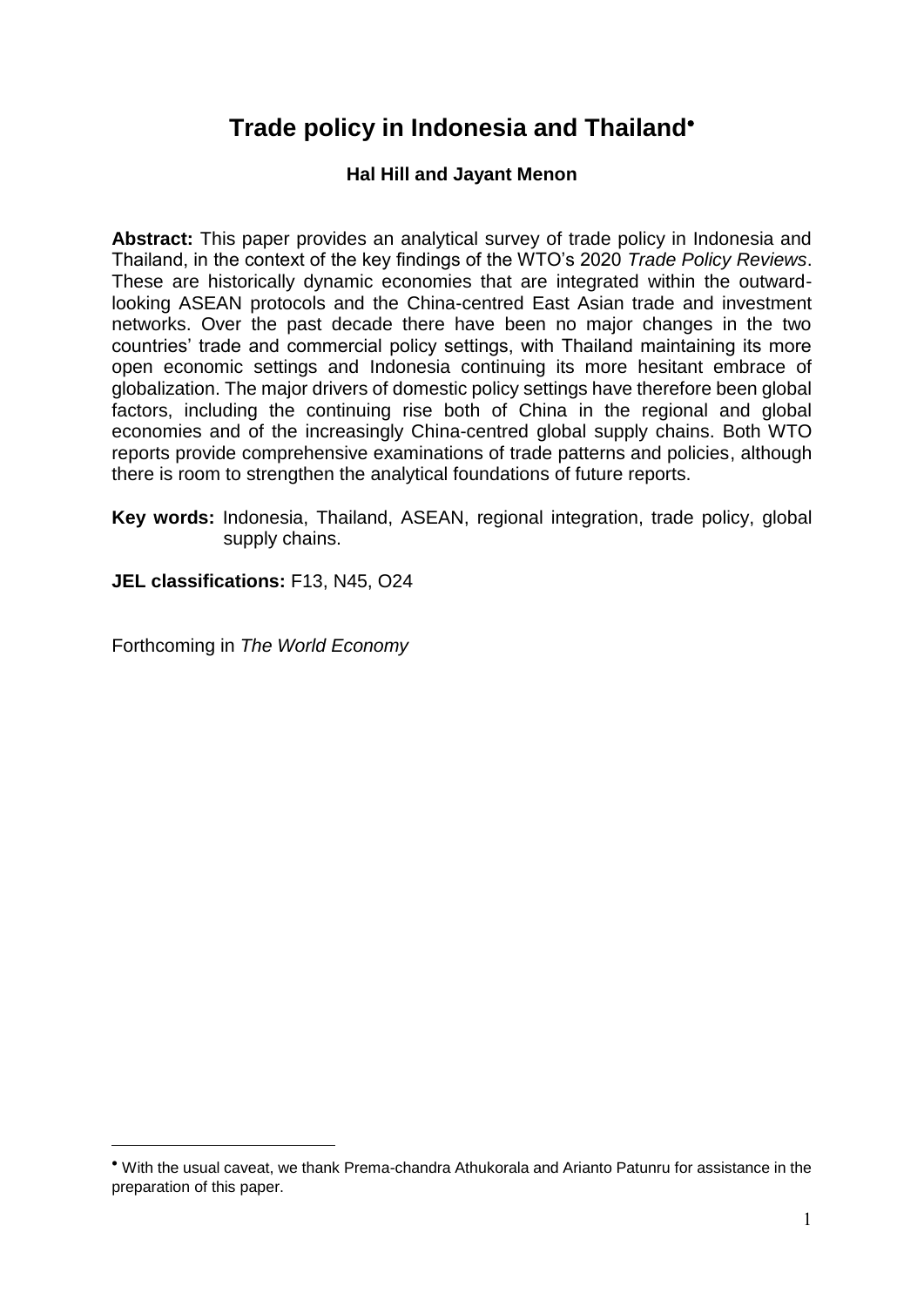## **Trade Policy in Indonesia and Thailand**

## **Hal Hill and Jayant Menon**

#### **1. Introduction**

Indonesia and Thailand are historically dynamic economies that are deeply integrated within the outward-looking East Asian trade and investment networks. They are founding members of the 10-nation ASEAN, the Association of Southeast Asian Nations, with a population of 670 million people and the most durable regional grouping in the developing world. They are also significant players in the increasingly China-centred global supply chains (GSCs) that straddle national boundaries in vertically integrated production operations in the electronics, automotive, machine goods and related industries.

The paper highlights the similarities and differences between the two countries. The former include geographic proximity, their key roles in ASEAN as its two largest economies, generally prudent macroeconomic management, and their increasing economic openness in the long sweep of economic history. The latter includes their contrasting approaches to globalization; Thailand an 'always open economy', alongside Indonesia's more hesitant embrace of economic openness and with episodes of both major trade liberalizations as well as a return to economic nationalism. The two economies are also at different stages of development and have different economic structures: Indonesia is a relatively resource-rich economy, whereas Thailand is a more strongly services-oriented economy with a very large tourism sector. In addition, Thailand is a significant labour importer whereas Indonesia is a labour exporter.

The paper provides an analytical survey of the trade patterns and policies of the two countries, based on the 2020 World Trade Organisation (WTO) Trade Policy Reviews (TPRs). Section 2 provides some scene-setting observations on the two economies as well as their general commercial policy settings and orientation. Sections 3 and 4 examine their trade patterns and policies in more detail, drawing on the two WTO (2020a, 2020b) reports. Section 5 summarizes the main findings and makes some suggestions for future trade policy reviews. The two TPRs, and this paper, focus on the pre-Covid era, mainly the period 2012-19. Both surveys were written as the Covid pandemic was unfolding, and therefore some further remarks on its economic impact are included, while noting that thus far it has not had any discernible effect on trade policy.

## **2. The Two Economies**

With a combined population of 345 million people, Indonesia and Thailand are the two largest economies of Southeast Asia. They are upper-middle income, historically dynamic economies. <sup>1</sup> They were among the seven East Asian 'miracle' economies in the World Bank's 1993 study. Out of the 150 economies examined by the 2008 Growth Commission, they were also grouped with just 11 other high-growth economies. Table 1 presents a range of economic and institutional indicators for the two countries, including also for comparative purposes two neighbours, higher-income Malaysia and lower-income the Philippines.

## **(Table 1 about here)**

1

<sup>1</sup> Technically Indonesia dropped out of this income group as a result of the 2020 Covid crisis, but it will shortly resume membership.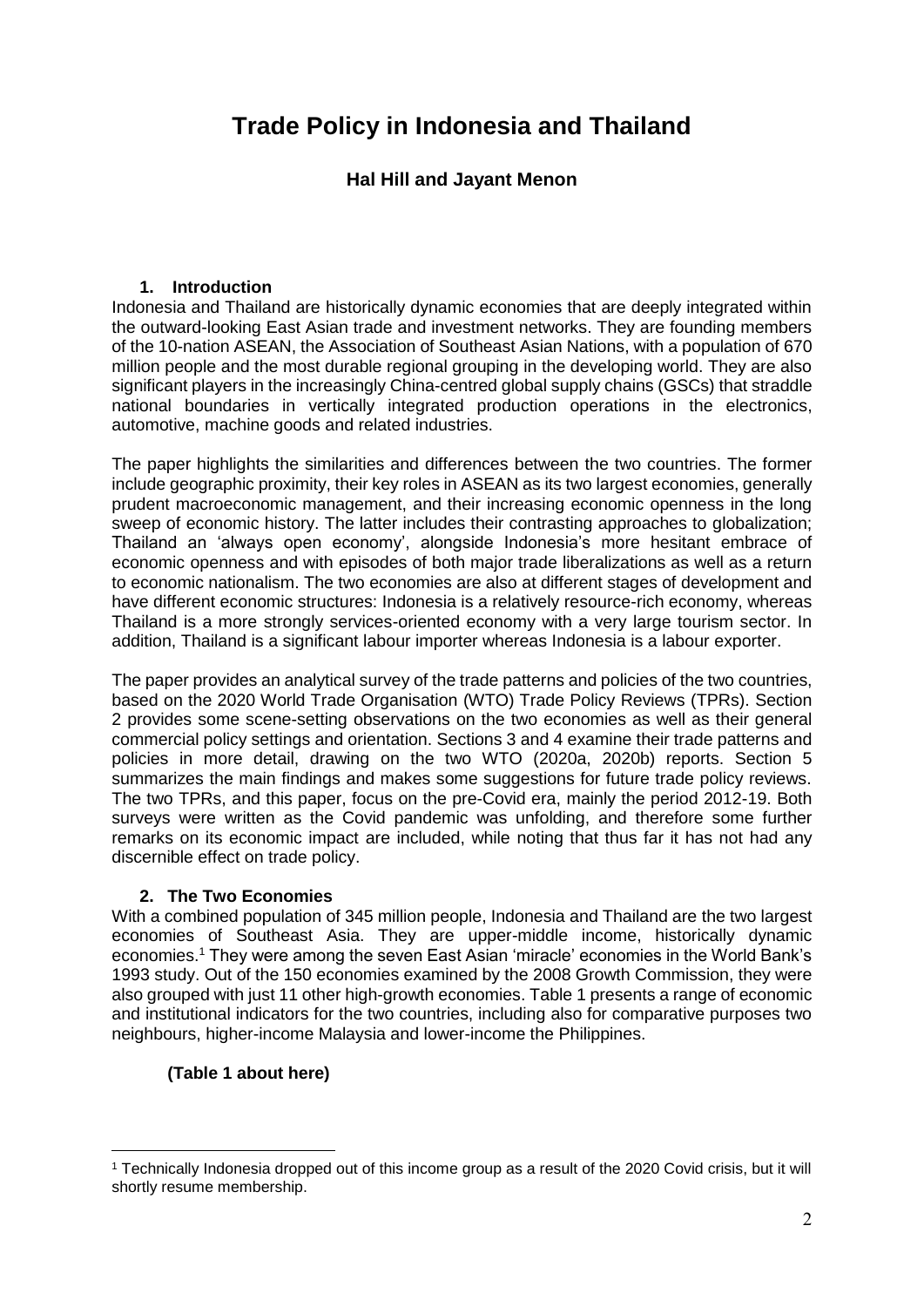The countries' economic dynamism is indicated by the fact that Thai per capita income has risen some eleven-fold since 1960 and more than six-fold for Indonesia. By comparison, per capita income in the Philippines rose three times over this period, which also approximated the global figure. In other words, both economies, and especially Thailand, have grown much faster than the global average. As a result, living standards have risen and poverty has fallen rapidly in both countries.

This economic buoyancy has been maintained during the  $21<sup>st</sup>$  century, with per capita income almost doubling again between 2000-19. But growth has slowed somewhat in both countries, for a variety of reasons associated with the literature on the so-called middle-income trap. Both countries have been adversely affected by the Covid pandemic, Thailand in particular, in part owing to its greater international orientation, including heavy reliance on international tourism. It is still too early to reliably forecast their post-pandemic recovery trajectories, but there are reasonable prospects that they will return to their earlier growth paths.

The two countries' economic structures differ in several important respects. Thailand continues to be a major food exporter and, combined with its greater international orientation, it is the home to several major agribusiness conglomerates. It also has successfully adopted an export-oriented manufacturing strategy, with large electronics and automotive sectors that are deeply integrated within GSCs. Moreover, it has an internationally-oriented services economy, as discussed further below. Indonesia, the world's largest archipelagic nation-state, is a resource-rich energy-exporting economy, and it is also one of the world's largest exporters of tropical cash crops. As a result, Indonesia has experienced episodes of volatile terms of trade, and the so-called Dutch Disease during periods of high commodity prices. Nevertheless, it has generally managed the macroeconomy prudently, as has Thailand. In fact, prior to the Covid pandemic, over the past half-century, the two countries have experienced just one major economic recession, the 1997-98 Asian Financial Crisis (AFC). The general absence of serious exchange rate misalignment has removed a frequent trigger for rising trade protectionism that is evident in many developing countries.

The two countries' trade and commercial policies have been shaped by the interplay of a diverse set of factors, including geography, natural resource endowments, history, ideology, institutions, and the global economy. In response to centuries of colonial rule and the struggle for independence, strong opposition to economic liberalism has been evident for periods in Indonesia, resulting in the early 1960s in its withdrawal from all major international organizations and the nationalization of all foreign property. However, since the late 1960s, it has been a broadly open economy, albeit with continuing ambivalence about the merits of globalization. Thailand by contrast was never colonized, and it has never experienced major swings in its trade and commercial policies. It was one of just six developing economies classified as 'always open' in the pioneering Sachs and Warner (1995) study. It has remained outward-looking if somewhat less trade-dependent over time and notwithstanding some pockets of trade protectionism.

These policy settings are reflected in the summary indicators in Table 1. Thailand is significantly more trade-oriented than Indonesia, though not as open as Malaysia. The two countries score reasonably highly on various indicators of economic freedom. They are also significant recipients of foreign direct investment (FDI), again more so in the case of Thailand, as a result of its more open policy regime. Both countries have low average weighted tariffs on imported goods. The Thai average is slightly higher, but as will be discussed in the following two sections Indonesia has higher dispersion of tariff rates and greater reliance on non-tariff barriers. Thailand's greater and more durable international orientation has bequeathed a strong and politically influential export constituency that has in turn constrained trade policy protectionist pressures.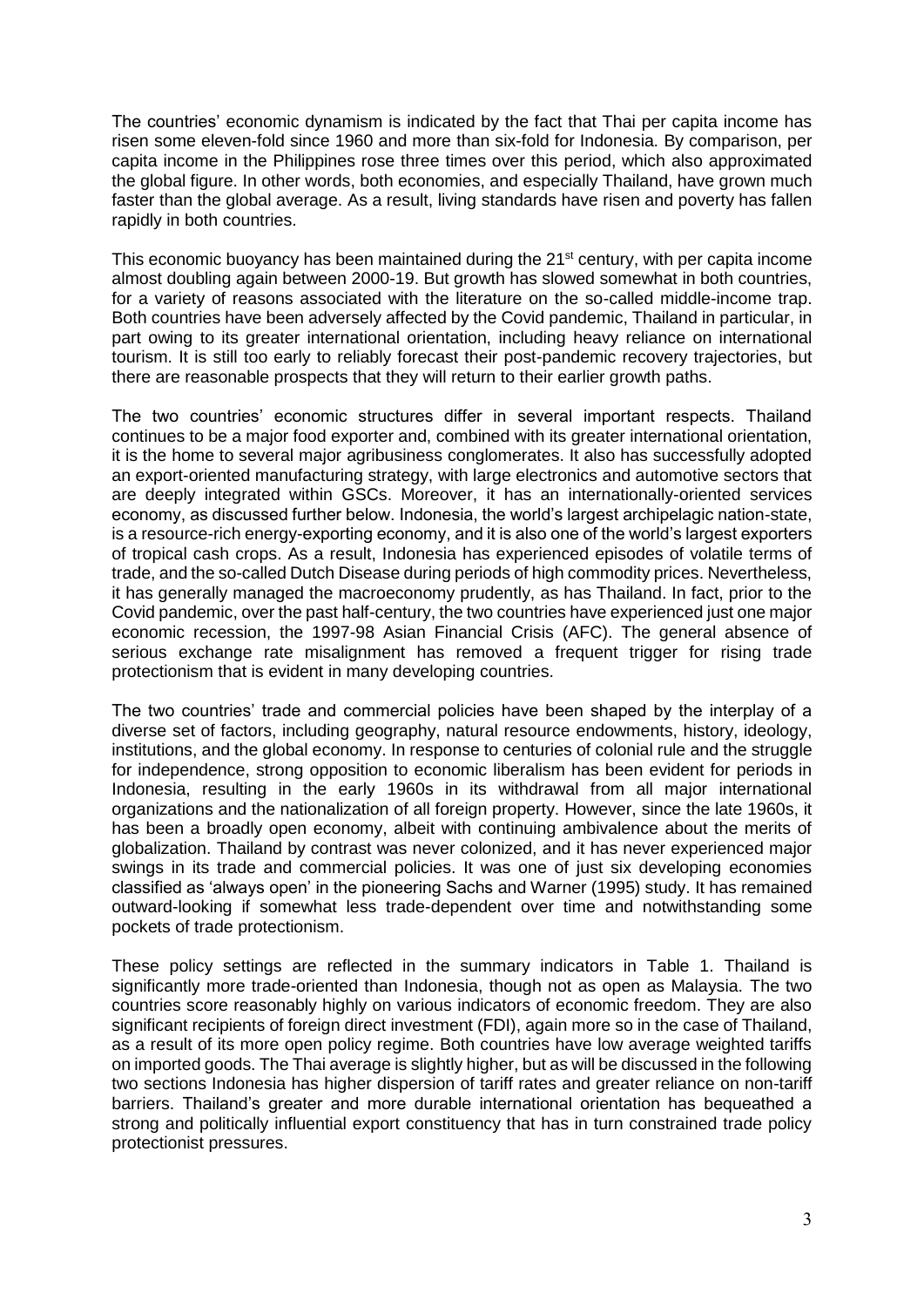Thailand is also more open to services trade and in particular the cross-border movement of people. It is one of the developing world's major tourist destinations, temporarily disrupted owing to the Covid pandemic, and tourism accounts for 12% of its GDP. Bangkok is in addition a major regional and international civil aviation hub. Its international borders are also porous, and open to extensive labour in-migration from poorer neighbouring countries, much of it quasi-legal, and both temporary and permanent flows. While open to tourists, Indonesia adopts a much more restrictive approach to inward labour mobility. It is also a significant labour exporter, particularly to neighbouring Malaysia. Thailand is also better positioned to participate in the rapidly growing global electronic commerce and digital trade, as indicated by its substantially higher internet penetration.

There are also institutional and political differences between the two countries that have implications for the conduct of trade and commercial policy. Indonesia ranks more highly on various democratic indicators, with the implication that the political market for trade interventions is more open and contestable. It also has a complex business regulatory environment and ranks less favourably on the various international surveys of corruption. This suggests that there is greater scope for rent-seeking behaviour, included as it affects trade policy. Indonesia also has a larger state enterprise sector, which in certain tradable sectors increases the pressure for import protection. We return to these issues below in the country surveys.

Trade and commercial policy in Indonesia and Thailand are also shaped by two major factors – ASEAN membership and participation in GSCs. Indonesia and Thailand are important members of ASEAN, and ASEAN has been important to them not just for trade but in shaping their international commercial policies. Thailand played a prominent role from the start, hosting the signing of the Bangkok Declaration that established ASEAN in August 1967. A decade later, the ASEAN Secretariat was set up in Jakarta. The influence of ASEAN membership on trade and investment policies started with the ASEAN Free Trade Area in 1992 through to the ASEAN Trade in Goods Agreement (ATIGA) in 2009 and finally the ASEAN Economic Community (AEC) in 2015, to be concluded in 2025. They are also party to various "ASEAN+1" FTAs, some of which will be consolidated within the Regional Comprehensive Economic Partnership (RCEP), which Thailand has ratified but Indonesia has not. Both are members of Asia-Pacific Economic Cooperation (APEC) but not the Comprehensive and Progressive Agreement for Trans-Pacific Partnership (CPTPP) although both have indicated an interest in joining. Thailand has an additional 6 bilateral FTAs in force, 3 of which are with countries already covered in the ASEAN+1 agreements, while Indonesia has 2 non-overlapping agreements.

These agreements have forced Indonesia and Thailand to speed up domestic and trade reforms to comply with their commitments. With vested interests resisting reforms at home, these agreements have enabled difficult policies to be pursued by invoking the so-called "our hands are tied" argument and minimised backtracking on reforms during periods of low growth or crises. There are pressures for what is sometimes termed 'competitive liberalization', of countries opening up after observing the success of neighbours. Initially, this was the key role of Singapore and to a lesser extent Malaysia. This century, the latecomers Cambodia and Vietnam have opened up aggressively, in some respects overtaking some of the original ASEAN member countries.

Most of the ASEAN-related agreements have served as building rather than stumbling blocks in opening up their economies in a non-discriminatory manner (Hill and Menon, 2012). Preferential tariffs have been almost fully multilateralized; for more than 95% of the ATIGA tariff lines for Indonesia and Thailand, the margin of preference is zero (ERIA, 2021). In this way, ASEAN has helped globalize more than regionalize these economies. Given Thailand's already heavy involvement in GSCs in the electronics and automotive sectors, the nondiscriminatory and outward-looking aspect of these regional agreements has been critical.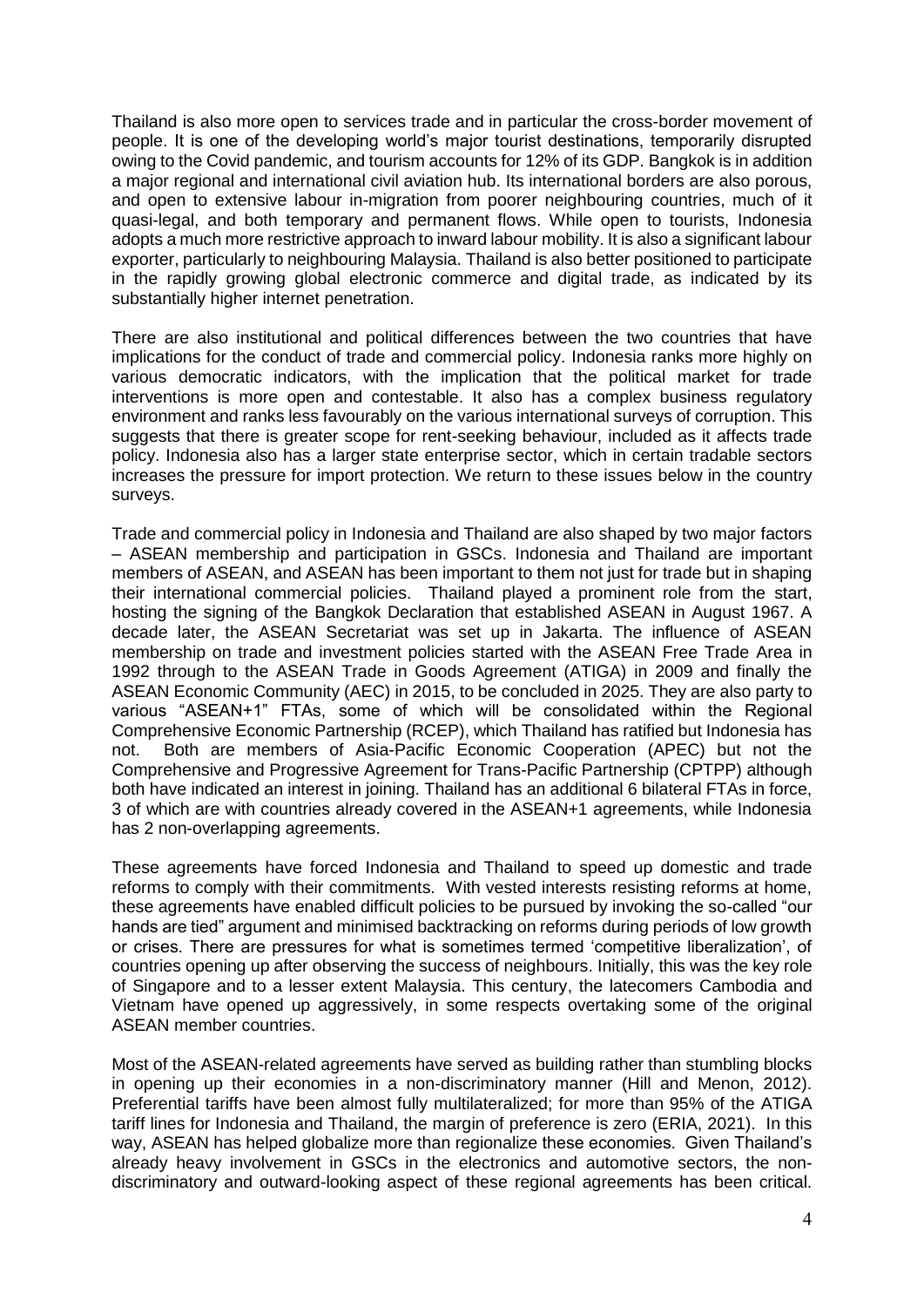This is also true for Indonesia, which is trying to increase its engagement in GSCs in electronics, starting from a low base, and moving beyond simple assembly in the automotive sector.

For FTAs to be useful to GSCs, they need to go beyond just tariffs, however. This is because the firms involved in GSCs are usually located in Special Economic Zones (SEZs) or Industrial Estates (as they are known in Thailand), where tariff duties are waived on most of their imports through various duty exemption schemes. For GSCs associated with electronics, the Information Technology Agreement (ITA) and its expansion (ITA2) removes the duty on 97% of information technology and communications products traded (WTO, 2021). To support GSC trade, FTAs must deal with the plethora of trade rules and regulations and other non-tariff barriers that can substantially raise trade costs. Apart from trade facilitation relating to customs procedures and the like, the ASEAN agreements have not progressed very far in these other areas (see Menon, 2018).

It is perhaps through modern trade agreements such as RCEP, or CPTPP in the future, that the various WTO+ and WTO-X issues can be addressed in these countries to support their participation in GSCs. Although the "small numbers" approach to complex issues like digital trade involving bilateral and trilateral agreements is being gainfully pursued by Singapore with some of its CPTPP partners, it is unlikely that the bilateral agreements that either Indonesia or Thailand are involved in will or can do the same. It is not just about modality either; while Thailand has been more proactive than Indonesia in embracing digitalisation, attention has focused on e-commerce more than sensitive issues relating to data transfer and localisation. Rather than reduce trade costs, the proliferation of bilateral agreements that Indonesia and Thailand are involved in is creating a noodle-bowl of overlapping deals that is not GSCfriendly. As noted, RCEP may remove some of these contradictions and overlaps, but the rest has to be neutralized through a process of unilateral multilateralization (Menon, 2014).

#### **3. Indonesia**

<u>.</u>

As noted, Indonesia is a moderately open economy in spite of reservations about globalization from influential sections of the polity and community. From being a member of the 'Peking-Pyongyang-Hanoi-Phnom Penh-Jakarta axis of newly emerging forces' in the early 1960s, the trade and commercial policy pendulum has since swung back and forth, from periods of very open economic policies to episodes of economic nationalism and more inward-looking postures. During the authoritarian Soeharto era, 1966-98, the policy battles were broadly between the more market-oriented 'technocrats', and groups of economic nationalists, industry planners and 'technologists', each with affiliated rent-seekers. The technocrats were generally empowered during more difficult economic times, when reform became the imperative to sustain growth, hence the popularity of the phrase that 'bad times make for good policies' (Basri and Hill, 2004). In fact, the major policy reforms of the 1980s resulted in relatively uniform effective rates of protection and limited reliance on non-tariff barriers (Fane and Condon, 1996), apart from the increasingly egregious corruption associated with the Soeharto family business interests.

During the democratic era, from 1999 onwards, these tensions and pendulum swings have persisted, in addition to the pressure of electoral politics in the making of trade policy.<sup>2</sup> Nevertheless, even in the 'good times' of booming commodity prices over this period, the rising economic nationalism has been tempered by three factors: ASEAN and other regional and international commitments; technocratic control over the key Ministry of Finance; and the

<sup>&</sup>lt;sup>2</sup> There is a large literature that surveys and analyzes Indonesian trade policy during the democratic era. See for example Pangestu, Rahardja and Ing (2015), Patunru (2019), Patunru, Pangestu and Basri (eds, 2018), and Patunru and Rahardja (2015). Note that Pangestu was Indonesian trade minister 2004- 11.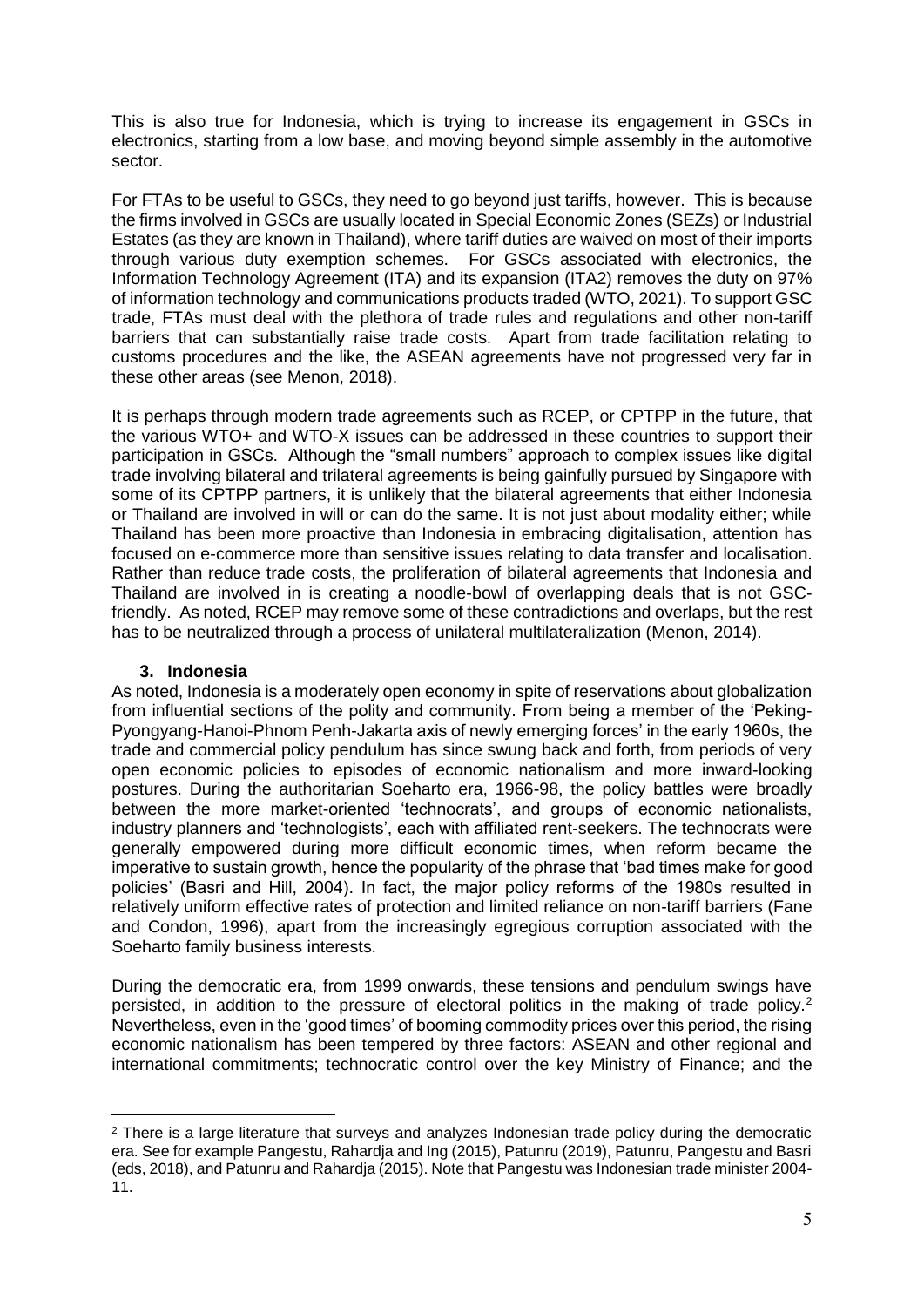reality that beyond some threshold high import barriers attract extensive physical and technical smuggling.<sup>3</sup>

There are three immediate implications of this swinging policy pendulum. First, apart from the major 1994 APEC 'Bogor Declaration', Indonesia has generally not been a major player in regional and international trade policy initiatives, preferring in the words of one influential policy maker to 'sit on the fence' (Basri, 2012). Second, the trade minister is a presidential appointment, and there has been frequent turnover of the position. Over the past decade, for example, there have been no fewer seven trade ministers, each with a variety of political backgrounds and technical expertise, and they have held widely divergent (and in some cases controversial) views of trade issues, from broadly liberal and international to strongly protectionist.<sup>4</sup> Third, and partly in consequence, trade and industrial policy have tended towards incoherence. One frequently recurring illustration of this proposition is the strategy of enforced local content measures in manufacturing alongside the professed desire of policy makers to participate more actively in GSCs. As observed in the previous section, and also mentioned in the WTO report, Indonesia's role in these activities is surprisingly small, especially considering the active role that several of its neighbours play, including even latecomer reformers like Vietnam. The reason for this under-performance is principally the domestic policy environment.<sup>5</sup>

The WTO (2020b) Trade Policy Review (TPR) of Indonesia, the first in seven years, comprehensively examines these and many other issues. After a general economic survey, including deserved praise for the country's moderately strong pre-Covid economic performance, and the comparatively moderate economic impacts of Covid in 2020, it investigates many aspects of trade policy and performance. Appropriately, it locates the study in the broader context of Indonesia's trading relationships. These include its diversified export structure (Table 2). In 2019, fuels (20.8%) and other agriculture (17.0%) were the two largest export groups, while a further 10 items each contributed in the range 5-10%. Manufactures as a group constituted 45.8% of the total. These shares were broadly similar in 2012, except for the higher share of fuels and the lower share of manufactures. Recall that in the earlier year commodity prices were at historically high levels, and the higher fuel shares were therefore explained by buoyant coal and gas prices.

#### **(Table 2 about here)**

1

Indonesia's trade patterns across countries and regions are also diversified. Even though the other nine ASEAN members, China and the USA account for slightly over half of merchandise exports (and imports), Indonesia has significant trading relationships with many other countries, particularly in East and South Asia. Here too the shares have been reasonably stable, with the principal exception of the rising China share, much of it at the expense of Japan. These patterns draw attention to two key features of Indonesia's trade. First, its diversified structure both by product and destination, which has, in turn, contributed to the country's resilience in the face of external shocks. The second is the country's relative natural resource abundance, in both mining and agriculture, which distinguishes it from the many resource-poor economies of East and Southeast Asia, and which results in strong economic complementarities between them.

<sup>3</sup> Hence the popular saying in the country that 'Indonesia was made by God for free trade'. The 'reality' here refers to the fact that Indonesia comprises 17,000 islands in very close proximity to free-trade Singapore (Singapore still does not release its bilateral trade statistics with Indonesia owing to the sensitivity of the smuggling issue), and a corruption prone customs service.

<sup>4</sup> Since 2010 the ministers have been Pangestu (-2011), Wirjawan (2011-14), Gobel (2014-15), Lembong (2015-16), Lukita (2016-19), Suparmanto (2019-20), and Lutfi (2020 -).

<sup>5</sup> See for example the studies by Patunru and Surianta (2021) and Soejachmoen (2012).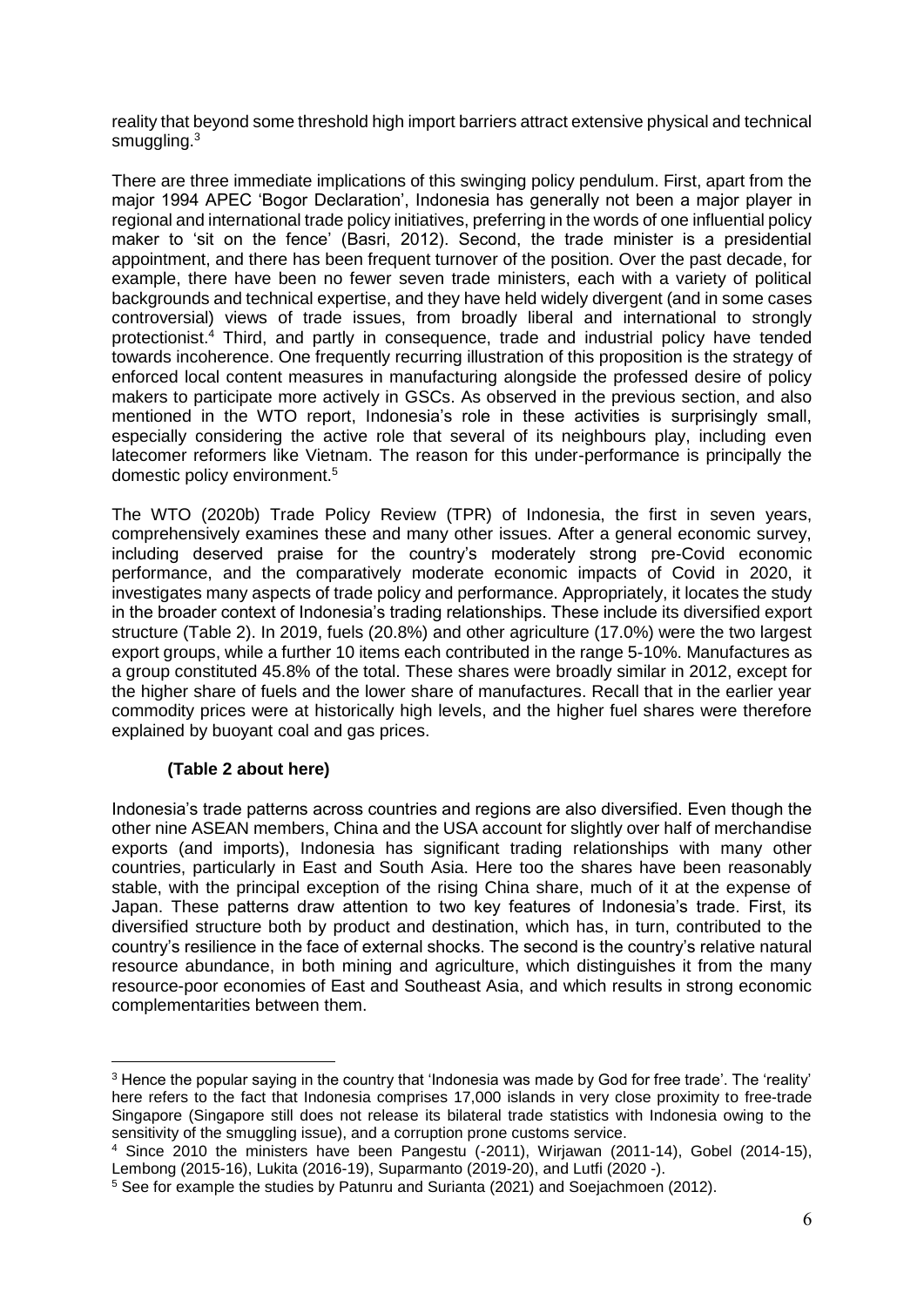The TPR (Table 2.5) also highlights Indonesia's limited participation in various regional and bilateral trade agreements. In fact, of the 11 in operation as of 2020, all but two are ASEANwide agreements to which Indonesia has acceded. The two bilaterals are with Japan (extending to 9.5% of total imports) and Pakistan (a 'political' agreement extending to a trivial 0.3% of total imports). As noted, Indonesia's principal motivation for the Japan agreement was to facilitate labour market access to that country. However, it has not yet led to any appreciable increase in Indonesian labour exports to that country.

The main original contribution of the report is the very detailed survey of Indonesian tariffs and associated trade regulations. Table 3 provides a summary picture of the tariff schedule in 2012 and 2020. Several features warrant emphasis. First, tariffs are now a minor source of government revenue, generating just 2.6% of total tax revenue in 2018. The (unstated) implication is that further trade liberalization, ie, lowering of tariffs, would not have any significant adverse fiscal implications. In fact, *ceteris paribus*, the tariffication of the various NTB's and other trade restrictions would probably actually increase tariff revenue. Second, although the average applied tariff is low, there is a multiplicity of rates, comprising 17 ad valorem duties, and five specific duties. These are summarized in Charts 3.1 and 3.2 of the TPR. This is a slight increase from the 2013 review. Tariff dispersion has also increased, and tariff escalation across the stages of production has become more pronounced. The multiplicity of tariff rates has the implication (again unstated) that it enhances the possibility of technical smuggling through reassignment of incoming goods to lower tariff lines.

#### **(Table 3 about here)**

1

A third feature is that the intersectoral distribution of rates reflects government priorities, which in turn partly reflect political lobbying for protection.<sup>6</sup> Thus, the tariffs are highest for certain agricultural protection, rice in particular, where periodic import bans have been imposed. Tariff protection for some manufactures has also increased, mainly associated with the government's 2018 initiative known as 'Making Indonesia 4.0'. Fourth, the report draws attention to a range of non-tariff measures, including various NTB's, export taxes (mainly to support downstream processing activities), and export bans, the latter including the controversial decision to prohibit the export of nickel ore. However, no attempt is made to measure the tariff-equivalence of these many interventions.

In addition to these formal trade interventions, the report documents various additional policies that have implications for the conduct of trade policy. One is the various export zones – Indonesia has both 'special economic zones' and 'free trade zones', both with designated regulatory arrangements. Historically these were a quite significant feature of Indonesian trade policy at various periods, especially the Singapore-connected Batam export zone. For several years the Batam zone accounted for about half of the increment to the country's manufactured exports, as Singapore transferred some of its labour-intensive manufacturing and service activities to this closely adjacent island. It was also included in Singapore's customs zone in that country's free trade agreement with the USA. However, Indonesia has dismantled much of these customs arrangements and replaced them with a regulatory environment that was largely incompatible with fast and efficient cross-border trade (Hutchison, 2017).

The report also documents Indonesia's state-owned enterprise (SOE) sector and also the various government procurement programs. Indonesia has always had a substantial SOE

<sup>6</sup> Nevertheless, the phenomenon of 'protection for sale', that is, lobbying for sector- or firm-specific trade protection in exchange for political donations, does not appear to be particularly widespread in Indonesia, at least as compared to other forms of rent-seeking behaviour (see Aspinall and Berenschot, 2019). An earlier study by Basri (2001) attempting to explain inter-sectoral variations in manufacturing during the Soeharto era found that 'cronyism', proxied by the closeness to the Soeharto family business interests, had some explanatory power.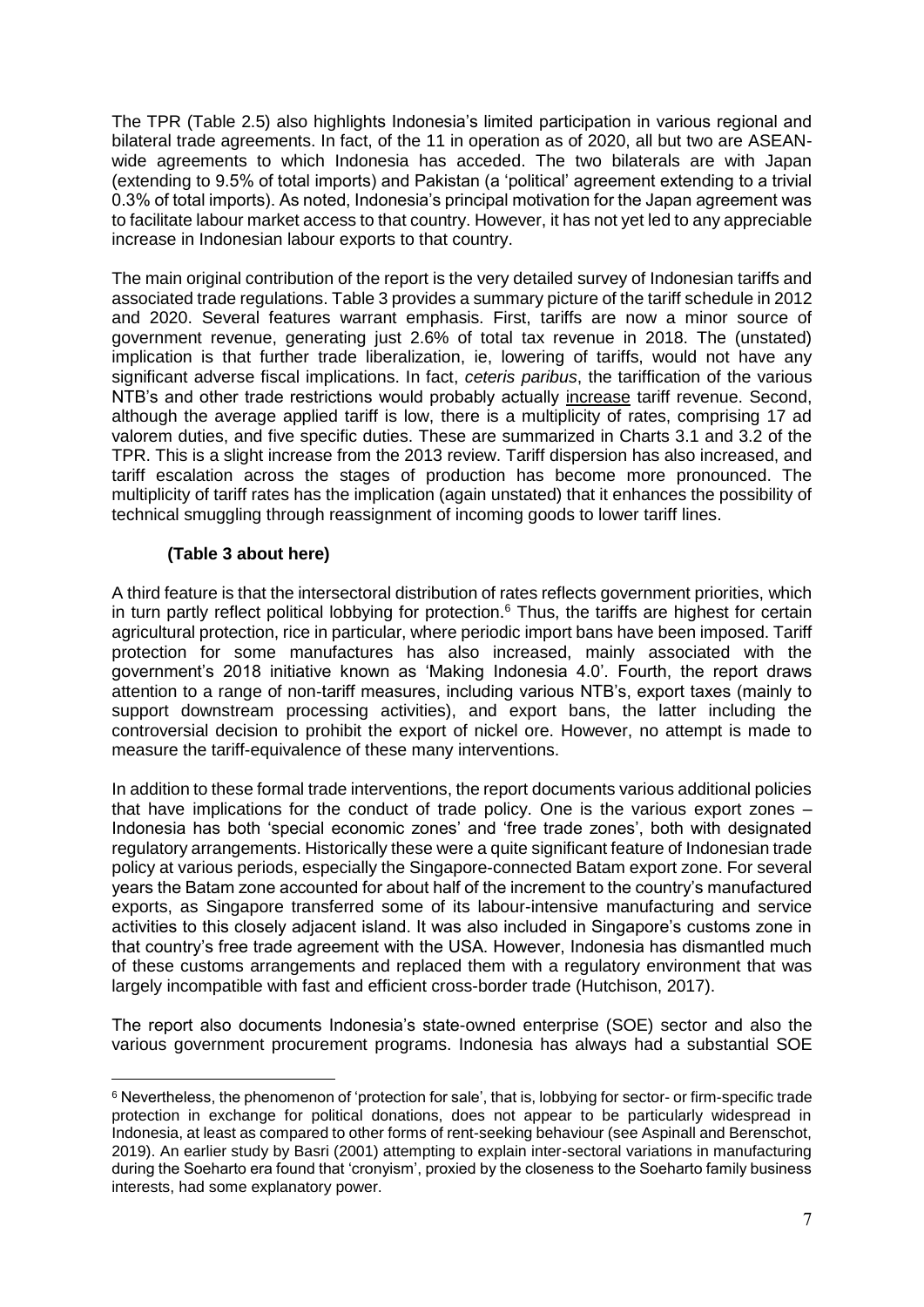sector for a variety of historical, ideological and pragmatic reasons. They are found in most sectors of the economy, with a significant presence in banking, utilities, telecommunications, transport, and heavy industry. There are generally no major implications for trade policy, apart from the direct and indirect subsidies they receive, and the typically higher barriers to entry in sectors where they are significant.<sup>7</sup> The government procurement programs are mostly minor in scale and mainly directed at support for small and medium enterprises.

## **4. Thailand**

Thailand is an outstanding example of how openness to trade and investment combined with strong macroeconomic fundamentals can sharply reduce poverty and improve living standards even in a relatively large and populous country. While there are many examples of small economies with modest populations using similar policies to achieve these outcomes, very few populous nations have been able to do this as effectively as Thailand. Following its recovery from the AFC in 1997-98 and then the milder Global Financial Crisis (GFC) of 2008- 09, and despite several episodes of political instability, trade, investment and macroeconomic policies have remained remarkably consistent. It is against this backdrop that the WTO completed its eighth TPR of Thailand in September 2020. Although the TPR covers the period from 2015 to 2019, it includes some discussion of the impacts of the pandemic in 2020 as well.

Tariffs in Thailand have been falling consistently since the AFC, dropping to a trade-weighted average of just 4% by 2019, as presented earlier in Table 1. Table 4 shows Thailand's average MFN tariff to be much higher at 14.4% in 2020, however, with the difference between the two due to the proliferation of FTAs with non-negligible MOPs. While Thailand's trade policy before the AFC was characterized by non-discriminatory unilateral liberalisation, reinforced by the Uruguay Round Agreements, it has since shifted decisively towards preferential trade agreements, especially bilateral ones (Sally, 2007).

### **(Table 4 about here)**

1

Also concerning is the complexity and dispersion of rates within its tariff structure, as the TPR highlights. Tariff rates range from zero to 226% when ad valorem equivalents are excluded, and 557% when they are included. Table 4 also shows how agricultural products face considerably higher tariff rates (averaging 32.7%) and non-tariff barriers (NTBs) than nonagricultural products (averaging 11.8%). Most of the NTBs apply to sensitive agricultural products such as soybean, palm seed, silk and milk (Jongwanich, 2021). Finally, it is worth noting that there is significant 'water in the tariff', with a substantial gap between bound and applied rates.

During the TPR period, the economy grew at a modest annual average of 3.4%, driven mainly by private consumption and net exports. On the supply side, the services sector increased its contribution to GDP to reach 61% in 2019, while the shares of manufacturing and agriculture declined slightly. Nominal GDP per capita approached USD 8,000 in 2019, crossing the uppermiddle-income country threshold several years ago.

Thailand's GDP growth started to slow before the pandemic in 2019, and the general lockdown introduced in early 2020 greatly exacerbated the downturn. In fact, Thailand was already in a technical recession before the first lockdown started, with year-on-year growth having contracted by 0.3% in the fourth quarter of 2019 and 2.5% in the first quarter of 2020. The almost two-month general lockdown from the end of March to the middle of May produced the biggest quarterly drop in GDP in 22 years of 12.2% in the second quarter. This was only marginally less than the worst quarterly contraction witnessed during the AFC of 12.5%.

<sup>7</sup> For a detailed examination of SOEs in Indonesia in comparative Asian context, see Ginting and Naqvi (eds, 2020).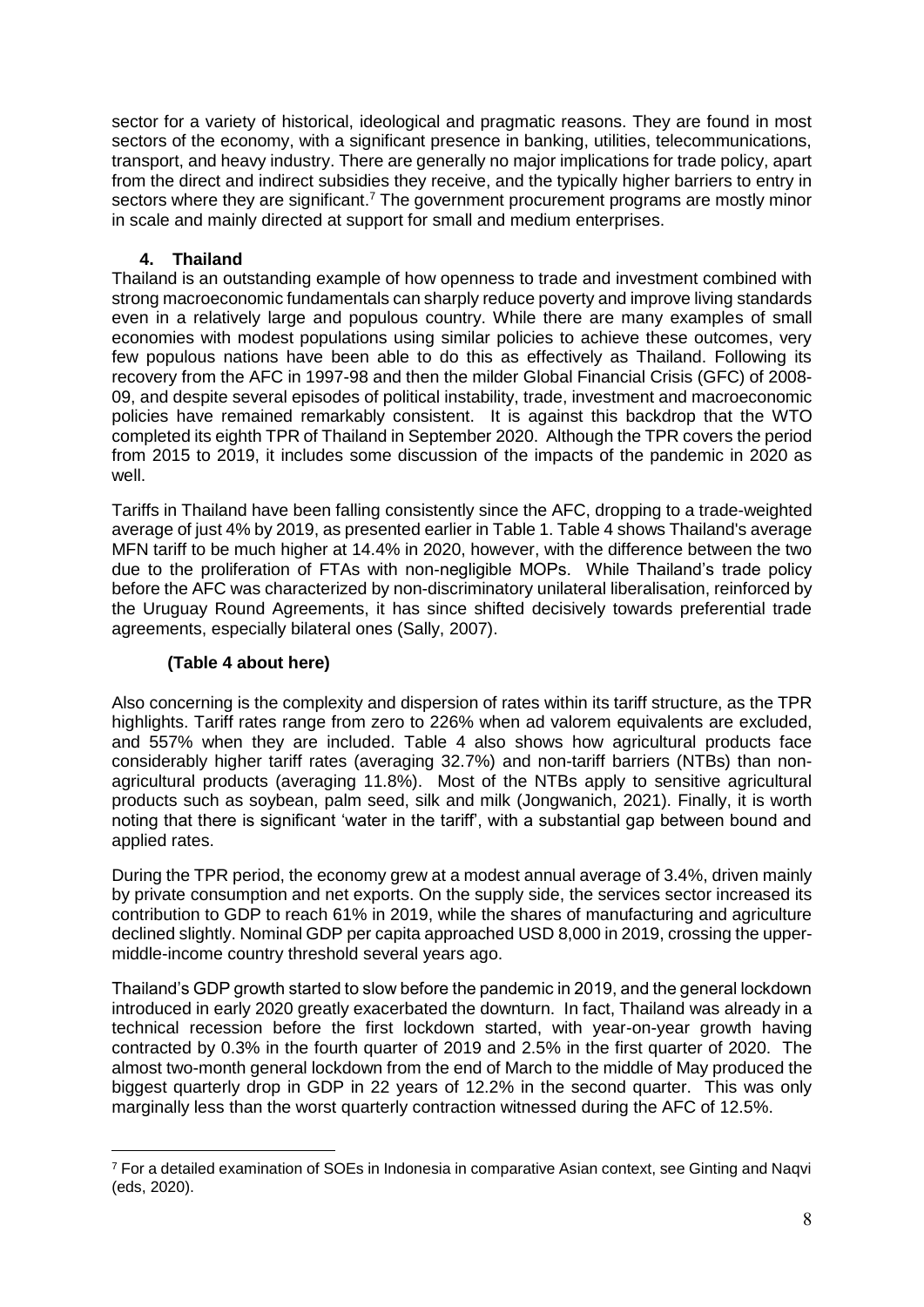Thailand is the ASEAN country that is most reliant on tourism, as noted earlier. Hotels and restaurants alone accounted for 5.9% of GDP (out of 12.1) and 7.6% of employment in 2019. Tourism is also the country's main foreign exchange earner, with travel services generating USD 60.5 billion, or 73.8% of total services exports, in 2019. Not surprisingly, international travel restrictions and domestic border closures have decimated the sector, leading to a 28.3% contraction in exports of goods and services in the second quarter of 2020. This combined with social distancing measures that continued throughout the year led to an overall GDP contraction of 6.1% in 2020 (Table 1).

Despite the highly transmissible Delta variant producing a substantially bigger and longer outbreak in 2021, economic recovery has slowed but has not been derailed. The bottom that was hit in the second quarter of 2020 is unlikely to be retested and the quarterly contractions have been narrowing ever since, before it turned strongly positive in the second quarter of 2021. Growth went from -2.6% in the first quarter to 7.5% in the second quarter of 2021, although this was boosted by the trough in the same quarter of a year ago. There are a number of reasons why a more severe community outbreak is not having as much of an impact on the economy this time around. A less draconian response from the government with more targeted restrictions, better adaptability by businesses and an increase in stimulus spending account for the resilience of growth this time around. $8$ 

Thailand has also been experimenting with unilaterally removing border restrictions in a calibrated manner, employing the "sandbox" or micro herd immunity approach allowing quarantine-free travel from select countries to tourist destinations like Phuket and Koh Samui. Although it is still early days, these attempts have produced somewhat disappointing results due to a limited uptake caused by cumbersome procedures and risk aversion, the latter made worse by mini outbreaks resulting from domestic rather than international travellers. These moves help limit the growing disparity between restrictions on intra- versus inter-country movement of people. While borders remain largely closed, domestic restrictions were further eased in September 2021 despite community cases remaining high. As it ramps up its vaccination drive, Thailand is planning to open up more tourist destinations to vaccinated foreign visitors by November.

Although Thailand remains a highly open and outward-oriented economy, it has been rebalancing its sources of growth between domestic and foreign following the GFC. Total trade as a share of GDP has fallen from a peak of 150% in 2008 to 110% in 2019 (Table 1). Manufactured goods made up almost three-quarters of Thailand's exports with electrical machinery and transport equipment accounting for almost half of that (Table 5). Agriculture still made up about a fifth of total exports in 2019. Imports are also concentrated in manufactured goods, reflecting the two-way trade characteristic of GSCs, although fuels and other mining products are also important. About a third of total trade is conducted with China, with imports about double that of exports. ASEAN and China are the biggest trading partners followed by Japan, Korea, the US and the EU.

#### **(Table 5 about here)**

1

Thailand has run a current account surplus throughout the TPR period, leading to a substantial accumulation of foreign exchange reserves. Such reserves reached an all-time high of USD 258 billion in 2020. This has led to strong appreciation of the baht and concerns over competitiveness, alleviated somewhat by the depreciation during the pandemic.

Trade and FDI are increasingly interlinked given Thailand's growing involvement in GSCs. The country is highly receptive to FDI, with various investment incentives provided to select

<sup>8</sup> The government is spending an unprecedented 1.5 trillion baht or 9.6% of GDP to support growth and the policy rate has been reduced from 1.25 to 0.5%.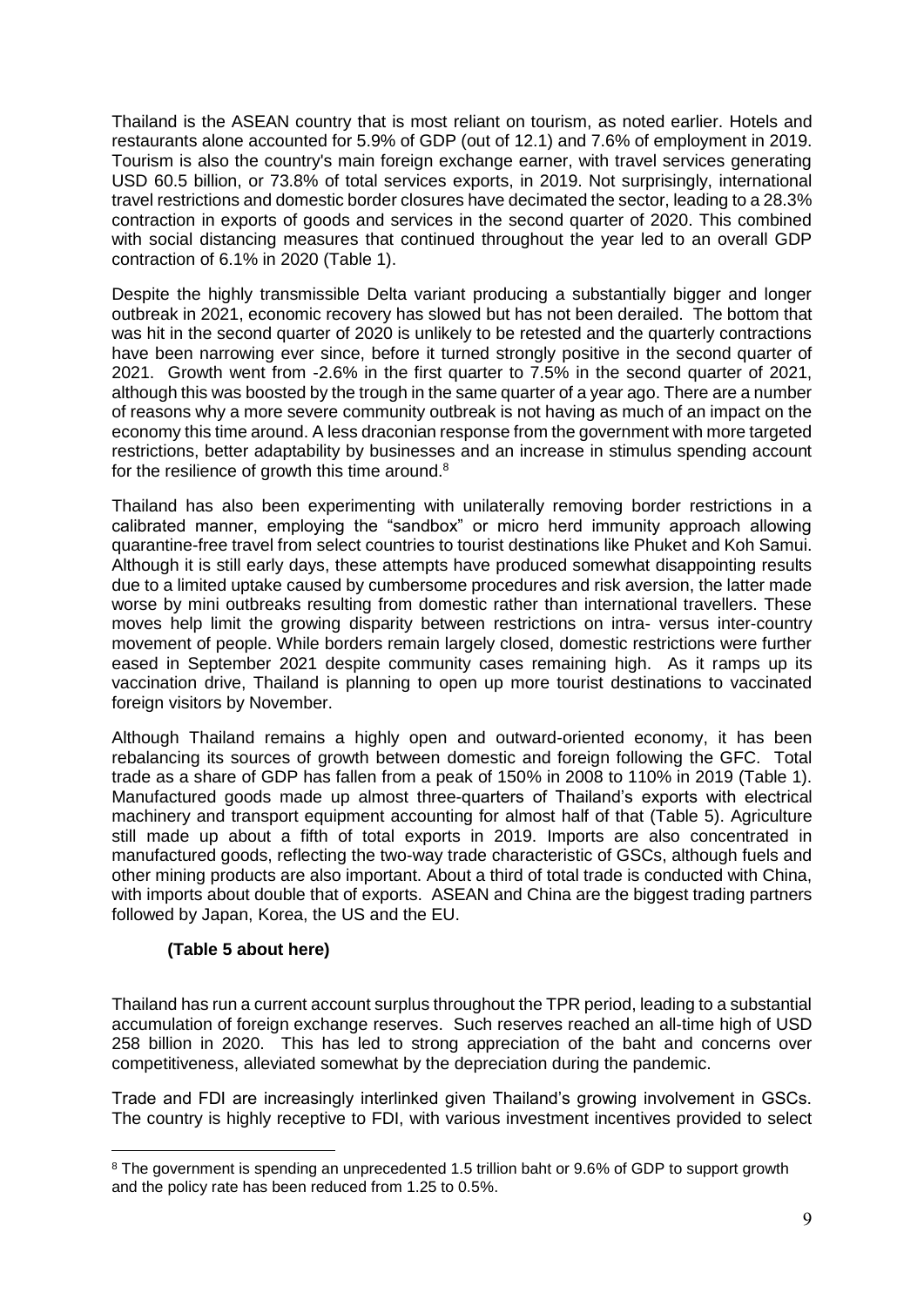industries and regions, with a more recent focus on the Eastern Economic Corridor. FDI has played a critical role in transforming Thailand from a largely agrarian economy to a manufacturing export hub. Japan has continued to be the main source of FDI and the key driver of its integration into GSCs in the electronic and automotive sectors. Inflows from China, Hong Kong and the US continue to be significant, although flows from the EU have been falling. Despite large FDI inflows, Thailand has become a net capital exporter with a significant share of greenfield investments going to neighbouring Mekong countries.

The ILO estimates that there were about 2.8 million documented migrant workers in mid- to late-2019, half of whom were from Myanmar, while the UN International Organisation for Migration puts the figure at between 4 and 5 million if undocumented workers are included (United Nations Thematic Working Group on Migration in Thailand, 2019). Migrant workers are generally younger than their local peers and are spread across both tradable (manufacturing and seafood industries) and non-tradable (construction) sectors. These workers have been key to maintaining Thailand's international competitiveness by moderating appreciation of the real exchange rate, especially given the strengthening baht during the TPR period, and in ensuring a sufficient supply of low-skilled, low-cost labour.

The recent recession has seen massive retrenchment and repatriation of both documented and undocumented workers. The plight of migrant workers has been made worse after they were targeted as carrying a higher risk of spreading the coronavirus and were shunned by both host and home country. There is concern that restrictions raised during the pandemic on migrant workers will remain in place long after they are warranted and may eventually spill over into an increase in undocumented flows across porous borders.<sup>9</sup> Such an increase appears almost inevitable, given both push and pull factors, unless heightened protectionist and nationalist sentiments are overcome and restrictions are lowered.

Thailand's heavy reliance on tourism and travel-related services trade, as well trade in goods associated with manufacturing supply chains means that it cannot afford to turn inward or succumb to anti-globalisation pressures at home. This is the immediate challenge facing Thailand in a post-pandemic adjustment phase. Although the ongoing political uncertainty and social tensions have raised concerns over governance, so far it has not affected trade policy. The fact that Thailand was the first ASEAN country to ratify the RCEP is testimony to that.

Looking forward, Thailand needs to address a number of long-term challenges if it is to continue to reap benefits from trade, and ensure that there is sufficient social and political buyin to remain open and outward-looking. This is particularly important given the rising antiglobalisation tide that the pandemic has fuelled, as mentioned earlier. The first of these relates to the various kinds of inequalities that persist. Although income inequality as measured by the Gini index appears to have fallen sharply from 47.9 in 1992 to 36.4 in 2019, this figure remains quite high and has likely worsened considerably as a result of the pandemic. Furthermore, while income inequality has been falling, wealth inequality has been increasing. A Credit Suisse (2018) report found that the wealth gap in Thailand was the highest in the world in 2018, with the top 1% controlling 67% of the country's wealth.<sup>10</sup> Social unrest is likely to increase unless these inequality gaps are narrowed.

Looking even further ahead, Thailand's rapidly ageing population and shrinking labour force will place new pressures on growth and its fiscal position. It will also affect productivity and competitiveness without significant investments in reskilling its workforce and rebuilding

1

<sup>9</sup> Undocumented workers face a much higher risk of exploitation and abuse, and any increase in such flows will not serve the interests of sending or receiving countries.

<sup>&</sup>lt;sup>10</sup> Between 2007 and 2018, the share of wealth held by the bottom 50% fell from 8.5% to 1.7%, which the share of the top 10% increased from 51% to 85.7%. Although there are issues relating to

measurement and disclosure that may affect the accuracy of these estimates, there are other signs of growing, underlying disparities.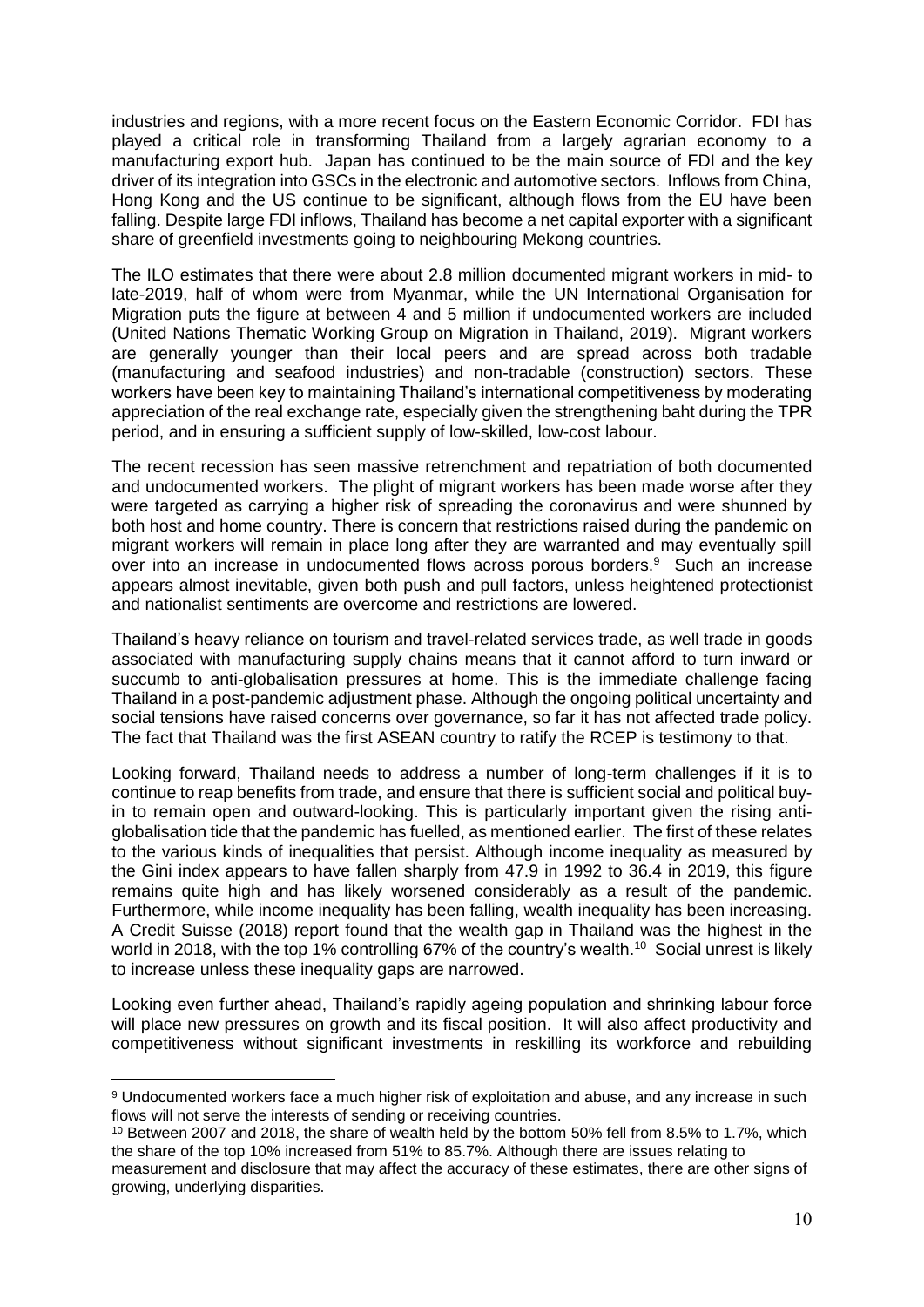physical infrastructure - a situation made more challenging by declining public and private investment. These factors combine to increase the need to remain open to trade and receptive to labour, capital and technology flows, more than ever.

#### **5. Conclusion**

Trade and commercial policies in the two countries reflect the interplay of geography, history, and domestic institutions and political economy, together with a range of regional and global factors. Arguably the latter have been the main drivers of international economic policy over the past decade, as there have been only minor changes in discretionary trade policy settings. First, both countries signed on to the 2015 ASEAN Economic Community protocols, which continued the trend of rising ASEAN economic integration, importantly in the context of outward-looking policy settings where intra-regional concessions are generally multilateralized.

Second, both countries but Thailand in particular, are significant players in GSCs which for their effective operation require the fast and unimpeded movement of goods (mainly intermediate components) across international borders. Third, over this period China has emerged as the undisputed regional economic superpower, including as trader, investor, and source of tourists. Its scale is such that it has lowered the global price of manufactures in which it specializes, substantially influenced trends in global commodity prices, and reshaped the structures of GSCs. The rise of China has also had different effects on the two economies. For example, its impact on global energy and mineral prices transmits to greater volatility in Indonesia's terms of trade, while China's rising prominence as a source of global tourism and as the centre of GSCs impacts more directly on Thailand.

These two WTO reports provide comprehensive surveys of the trade and commercial policy settings of Indonesia and Thailand. Following a standard format, they commence with a general economic survey, including trade and investment patterns. The primary original material relates to very detailed examinations of the tariff structures and schedules, in addition to a range of trade-related measures including membership of various preferential trading arrangements, the existence of special economic zones and related partial reform measures, and the roles of state enterprises and government procurement programs.

For future reviews, three additional topics warrant consideration. First, there is an extensive academic literature on both countries' trade policy, a small fraction of which is cited in this paper. It would be useful if these reports could source beyond the official government material and reports by major international agencies, useful as they are. Second, there have been several major studies of effective protection in the two countries, especially in the manufacturing sector, and these give a more accurate picture of the policy regime's intersectoral structure of incentives. Third, while it is recognized that the WTO is not in a position to make political commentary, some sense of the political economy of trade policy, and the practical implementation of the many policies discussed in the report, perhaps along the lines adumbrated above, would have assisted the reader.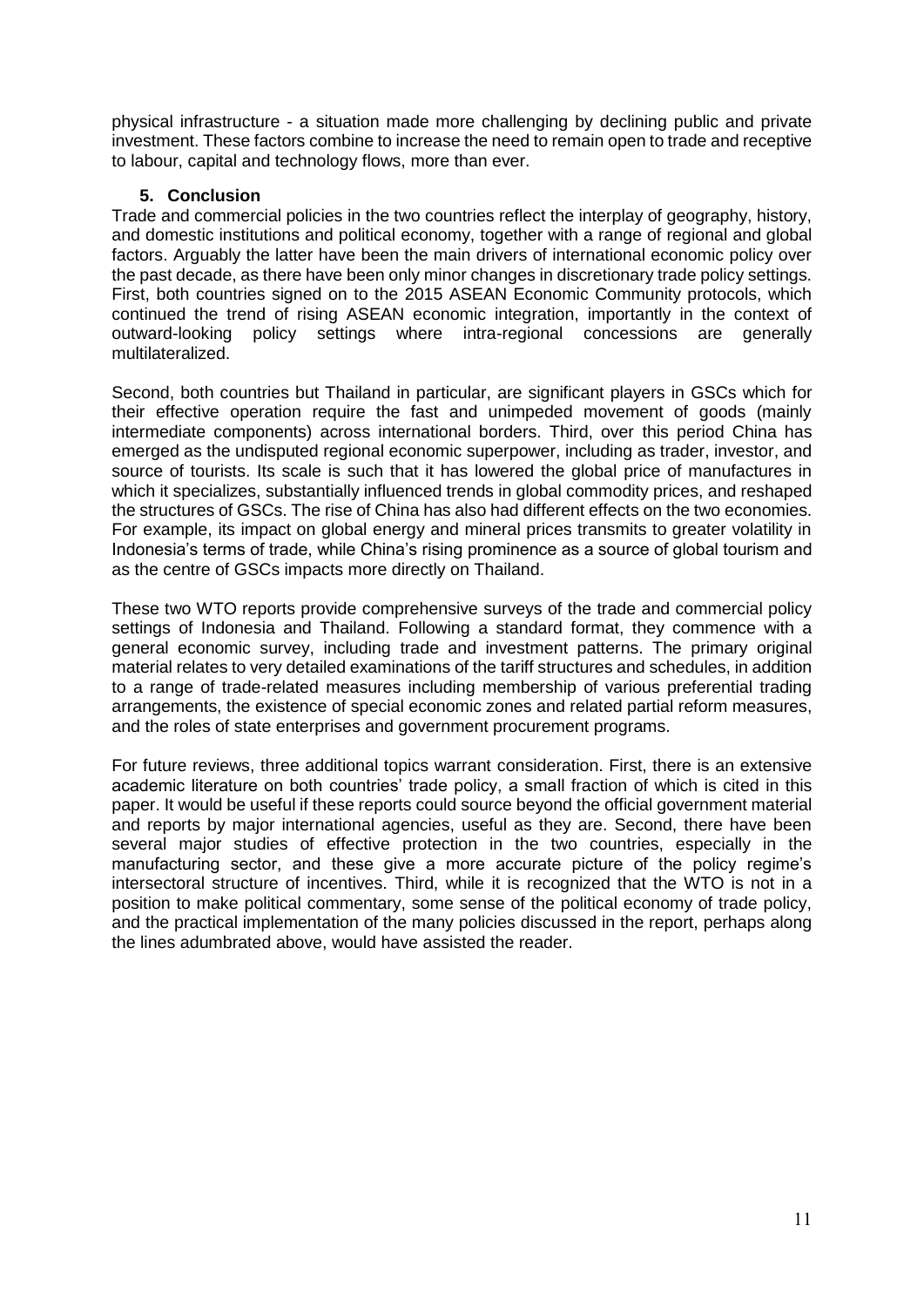#### **References**

Aspinall, E. and W. Berenschot (2019), Democracy for Sale. Elections, Clientelism and the State in Indonesia, Cornell University Press, Ithaca.

Athukorala, P.C. (2014), 'Global Production Sharing and Trade Patterns in East Asia', in I. Kaur and N. Singh (eds), Oxford Handbook of the Economics of the Pacific, Oxford University Press, New York, pp. 333-361.

Basri, M.C. (2012), 'Indonesia's Role in the World Economy: Sitting on the Fence', in A. Reid (ed), Indonesia Rising: The Repositioning of Asia's Third Giant, Institute of Southeast Asian Studies, Singapore, pp. 28-48.

Basri, M.C. (2001), The Political Economy of Manufacturing Protection in Indonesia, unpublished PhD thesis, Australian National University.

Basri, M.C. and H. Hill (2004), 'Ideas, Interests and Oil Prices: the Political Economy of Trade Reform during Soeharto's Indonesia', The World Economy, 27(5), pp. 633-656.

Credit Suisse. (2018), The Global Wealth Report and Databook*,* Credit Suisse, Geneva.

Economic Research Institute for ASEAN and East Asia (ERIA) (2021), Impact of the ASEAN Trade in Goods Agreement (ATIGA) on Intra-ASEAN Trade*,* ERIA, Jakarta.

Fane, G. and T. Condon (1996), 'Trade Reform in Indonesia, 1987-1995', Bulletin of Indonesian Economic Studies, 32 (3), pp. 33-54.

Ginting, E. and K. Naqvi (eds) (2020), Reforms, Opportunities and Challenges for State-Owned Enterprises, Asian Development Bank, Manila.

Hill, H. and J. Menon (2012), 'ASEAN Economic Integration: Driven by Markets, Bureaucrats, or Both?', in M. E. Kreinin and M. Plummer (eds.), Handbook of International Commercial Policy, Oxford University Press, Oxford, pp. 357-86.

Hutchinson, F.E. (2017), Rowing Against the Tide? Batam's Economic Fortunes in Today's Indonesia, Institute of Southeast Asian Studies, Singapore.

Jongwanich, J. (2021), The Economic Consequence of Globalization: Evidence from Thailand*,* Routledge, London, forthcoming.

Kimura, F. (2006), 'International Production and Distribution Networks in East Asia: Eighteen Facts, Mechanics, and Policy Implications', Asian Economic Policy Review, 1, pp. 326-344.

Marks, S.V. (2017), 'Non-Tariff Trade Regulations in Indonesia: Nominal and Effective Rates of Protection', Bulletin of Indonesian Economic Studies, 53 (3), pp. 333-357.

Menon, J. (2014), 'Multilateralization of Preferences versus Reciprocity when FTAs are Underutilized', The World Economy, 37, pp. 1348-66.

Menon, J. (2018), 'Can FTAS Support the growth and spread of Global Production Networks', in J. Menon and T.N. Srinivasan (eds.) Integrating South and East Asia: Economics of Regional Cooperation and Development, Oxford University Press, Oxford , pp. 59-92.

Pangestu, M., S. Rahardja and L.Y. Ing (2015), 'Fifty Years of Trade Policy in Indonesia: New World Trade, Old Treatments', Bulletin of Indonesian Economic Studies, 51 (2), pp. 239-261.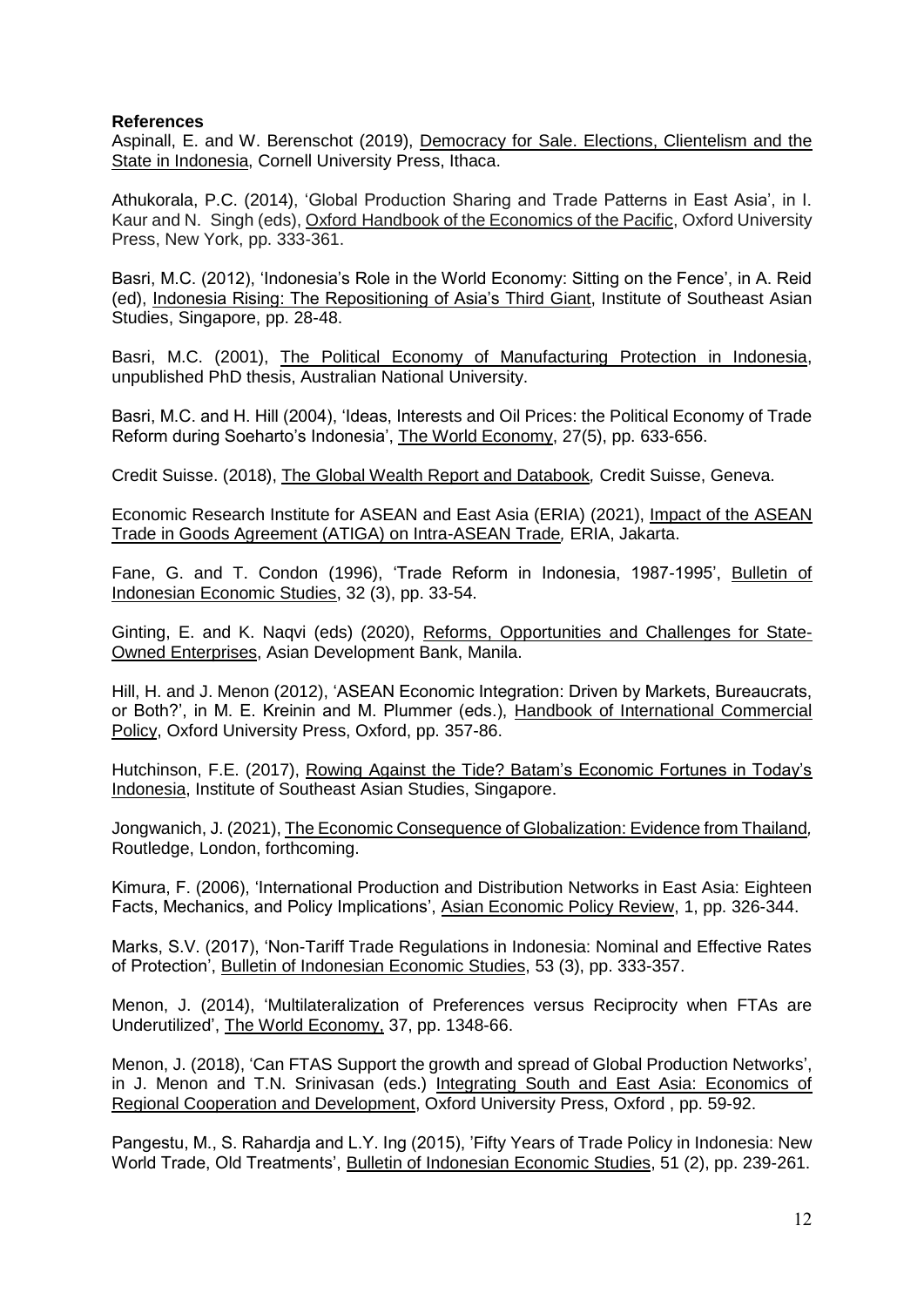Patunru, A.A. (2019), 'Rising Economic Nationalism in Indonesia', in H. Hill and S.D. Negara (eds), The Indonesian Economy in Transition. Policy Challenges in the Jokowi Era and Beyond, Institute of Southeast Asian Studies, Singapore, pp. 149-179.

Patunru, A.A., M. Pangestu, and M.C. Basri (eds) (2018), Indonesia in the New World. Globalisation, Nationalism, and Sovereignty, ISEAS Singapore.

Patunru, A.A. and S. Rahardja (2015), Trade Protectionism in Indonesia: Bad Times and Bad Policy, Lowy Institute for International Policy, Sydney.

Patunru, A.A. and A. Surianta (2021), 'Repositioning Indonesia in the Post-Covid-19 Global Value Chains', Working Papers in Trade and Development, No. 2021-17, Australian National University.

Sachs, J.D. and A.M. Warner (1995), 'Economic Reform and the Process of Global Integration', Brookings Papers on Economic Activity, 1, pp. 1-118.

Sally, R. (2007), 'Thai Trade Policy: From Non-discriminatory Liberalisation to FTAs', The World Economy, 30 (10), pp. 1594-1620.

Soejachmoen, M. (2012), Why is Indonesia left Behind in Global Production Networks?, unpublished doctoral dissertation, Australian National University.

United Nations Thematic Working Group on Migration in Thailand. (2019), Thailand Migration Report 2019*,* United Nations, Bangkok.

WTO (2020a), Trade Policy Review: Thailand, September, WTO, Geneva.

WTO (2020b), Trade Policy Review: Indonesia, November, WTO, Geneva.

WTO (2021), Information Technology Agreement — an explanation, WTO, Geneva.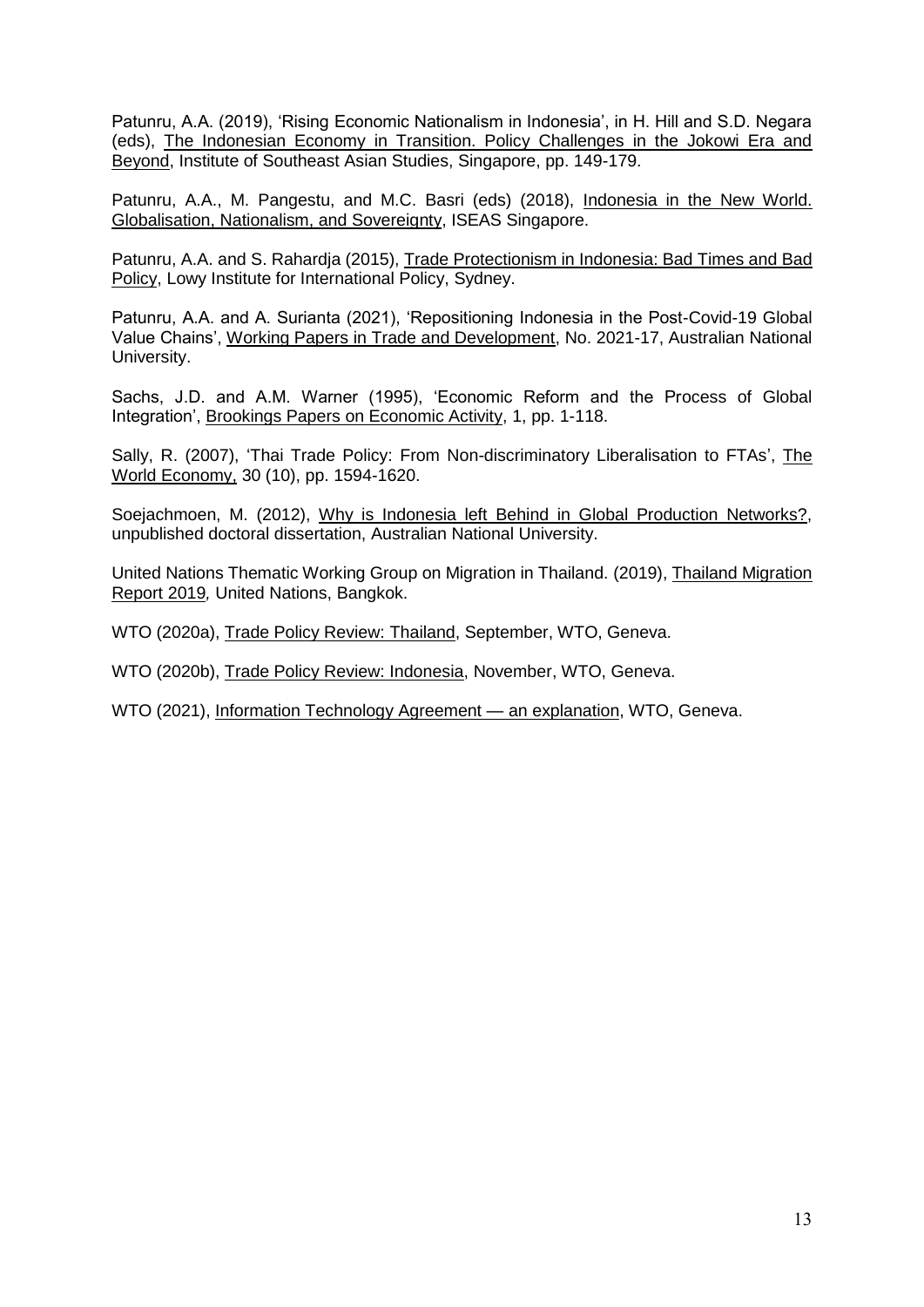## **Table 1.**

**The Indonesian and Thai Economies in Comparative Perspective: Various Indicators**

|                                   | <b>Indonesia</b> | <b>Thailand</b> | Malaysia       | <b>Philippin</b> |
|-----------------------------------|------------------|-----------------|----------------|------------------|
|                                   |                  |                 |                |                  |
| Per Cap GDP, PPP \$'000, 2019     | 12.3             | 19.3            | 29.6           | 9.3              |
| GDP decline, 2020, %              | 2.1              | 6.1             | 5.6            | 9.6              |
| PCI 2019/1960                     | 6.5              | 11.4            | 9.2            | 3                |
| % Poverty (\$3.20 PPP)            | 30.5             | 0.5             | 0.2            | 25.8             |
| Trade/GDP, 2019                   | 37.50            | 109.6           | 123            | 68.8             |
| Weighted average tariff, 2019     | 2.00             | 3.5             | 4              | 1.7              |
| FDI stock/GDP, 2019               | 20.50            | 46.9            | 46.1           | 24.1             |
| Index of Econ Freedom, 2021       | 66.00            | 69.7            | 74.4           | 64.1             |
| Electronics P&C, global share, %  | 0.40             | 1.9             | 2.4            | 1.1              |
| GPN products in total exports, %  | 28.40            | 44.6            | 57.5           | 68.2             |
| <b>OECD FDI restrictiveness</b>   | 0.35             | 0.27            | 0.25           | 0.37             |
| Tourism/GDP, %                    | 1.70             | 12.1            | 6.1            | 2.8              |
| ITU, % of pop internet access     | 47.70            | 66.7            | 84.2           | 43               |
| World Bank EODB (/190)            | 73               | 21              | 12             | 95               |
| Transparency International (/180) | 85               | 101             | 51             | 113              |
| Polity 4, 2018                    | 9                | -3              | $\overline{7}$ | 8                |

Source and notes: See text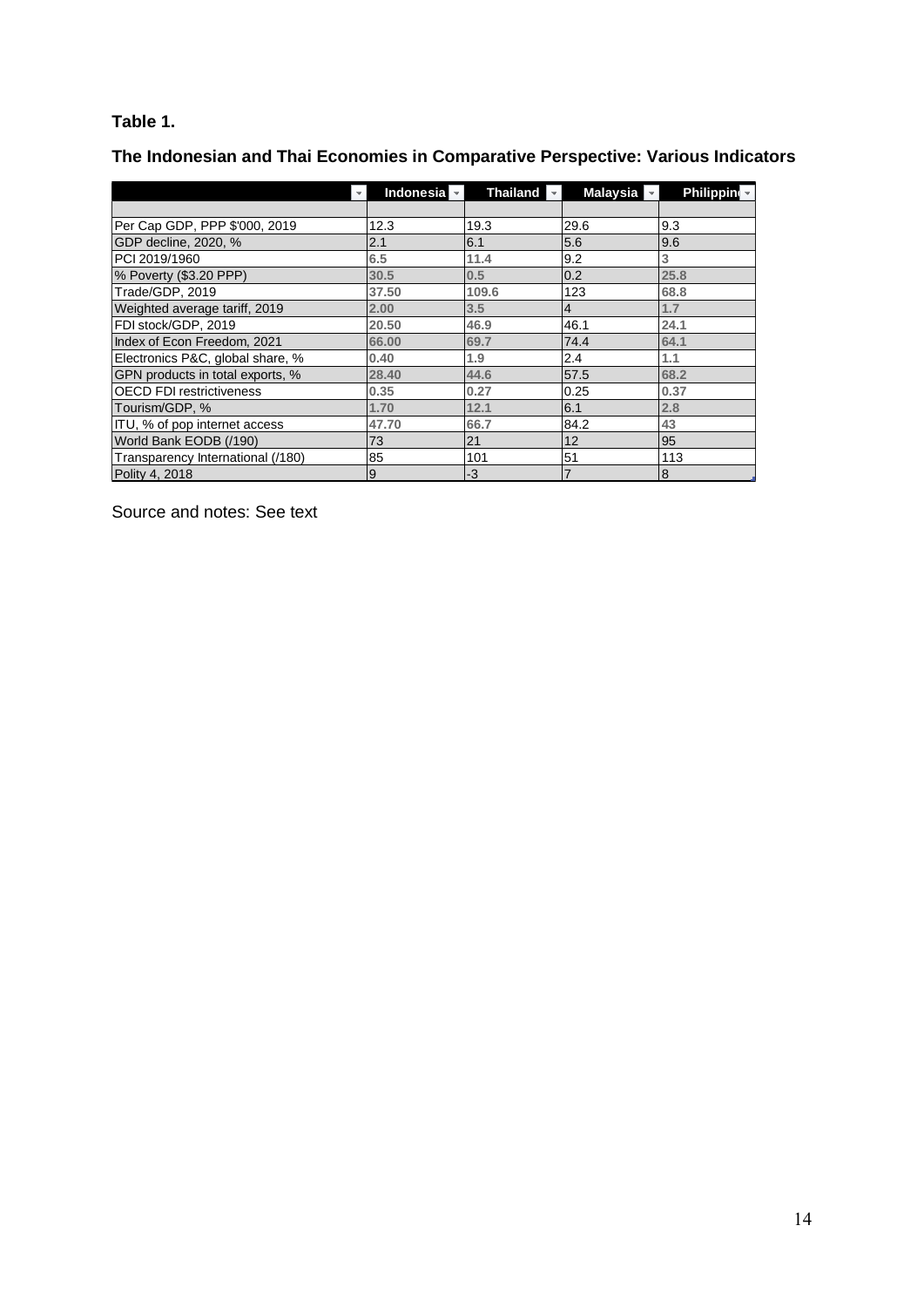#### **Table 2.**

**The Composition of Indonesian Merchandise Exports, 2012 and 2019 (% of total**)

|                                | 2012 | 2019 |
|--------------------------------|------|------|
|                                |      |      |
| <b>Fuels</b>                   | 33.3 | 20.8 |
| <b>Other Agriculture</b>       | 14.4 | 17.0 |
| Palm Oil                       | 9.3  | 8.8  |
| Machinery                      | 8.5  | 7.5  |
| <b>Other Semi Manufactures</b> | 7.0  | 6.8  |
| <b>Textiles and Clothing</b>   | 6.3  | 7.4  |
| <b>Other Mining</b>            | 6.3  | 5.5  |
| <b>Chemicals</b>               | 5.6  | 6.2  |
| <b>Other Consumer Goods</b>    | 4.7  | 7.4  |
| <b>Transport Equipment</b>     | 3.5  | 5.9  |
| Gold                           | 1.1  | 2.1  |
| Iron and Steel                 | na   | 4.7  |
| (Manufactures)                 | 35.6 | 45.8 |
| Total                          | 100  | 100  |
| <b>Total USD billion</b>       | 190  | 167  |

Source: WTO (2020b), Chart 1.1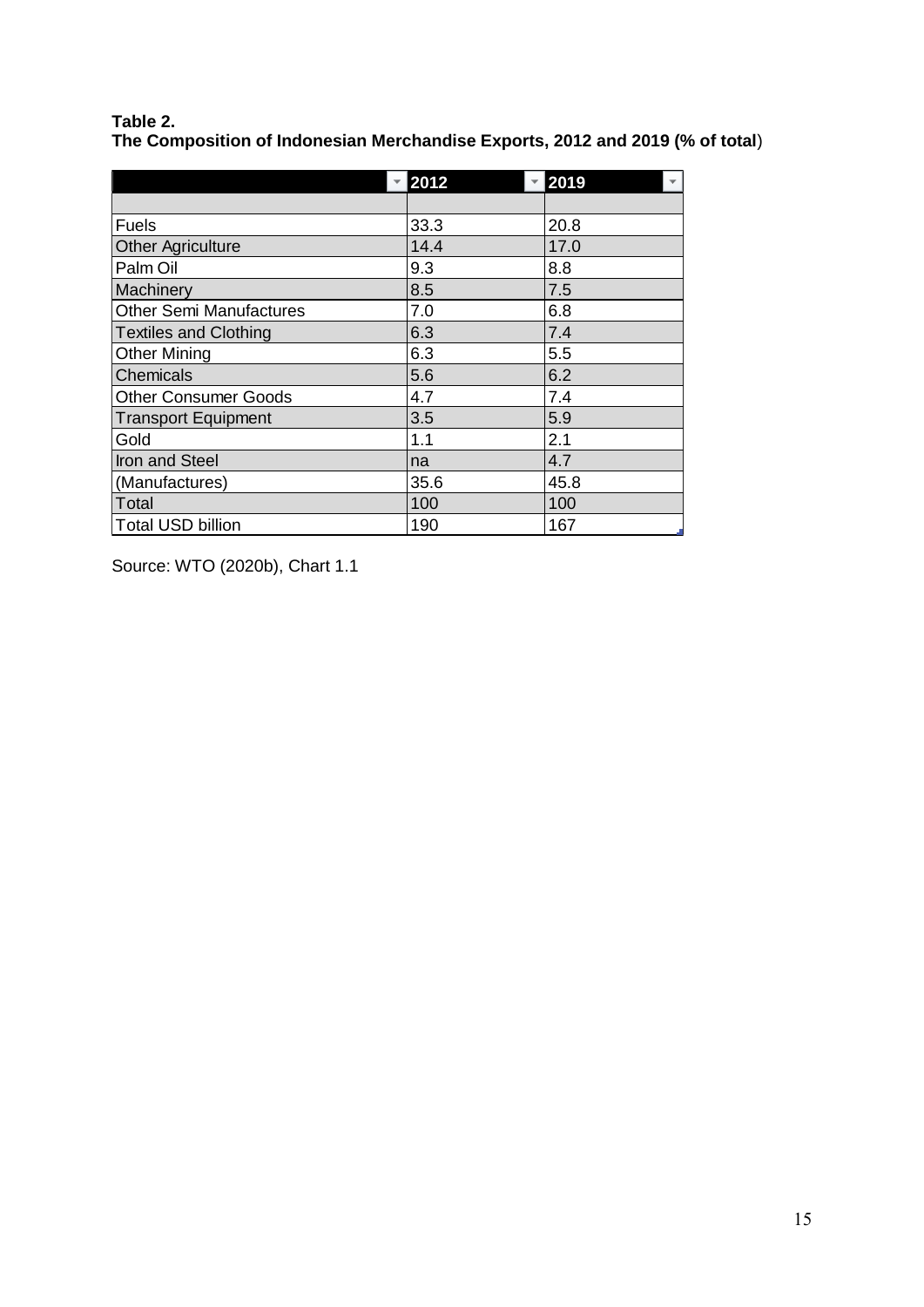|                                     | <b>MFN Applied</b> | <b>MFN Applied2</b> | <b>Bound Rate</b> |
|-------------------------------------|--------------------|---------------------|-------------------|
|                                     | 2012               | 2020                |                   |
|                                     |                    |                     |                   |
| Bound tariff lines (% total lines)  | na                 | 89.5                | 89.5              |
| Simple average rate, %              | 7.8                | 10.1                | 37.9              |
| <b>HS 01-24</b>                     | 9.5                | 10.2                | 47.8              |
| <b>HS 25-97</b>                     | 7.5                | 10.1                | 35.7              |
| WTO agricultural products           | 10.5               | 11.2                | 49.8              |
| WTO non-agricultural products       | 7.4                | 9.9                 | 35.9              |
| Duty-free tarrif lines (% of lines) | 12.5               | 12.0                | 2.9               |
| Simple ave of dutiable lines        | 9.0                | 11.5                | 39.1              |
| Tariff quotas (% of all lines)      | 0.0                | 0.0                 | 0.0               |
| Non-ad valorem tariffs (%)          | 0.6                | 0.2                 | 0.0               |
| Domestic tariff peaks (%)           | 2.6                | 4.7                 | 0.8               |
| International tariff peaks (%)      | 3.4                | 13.5                | 84.7              |
| Nuisance applied tariffs (%)        | 0.0                | 0.0                 | 0.0               |
| Standard deviation                  | 11.4               | 13.2                | 14.8              |
| Total number of tariff lines        | 10,012             | 10,813              | 10,813            |
| Ad valorem rates (>0%)              | 8,696              | 9,487               | 9,368             |
| Duty-free rates                     | 1,251              | 1,299               | 310               |
| Specific rates                      | 65                 | 27                  | $\mathbf 0$       |
| Unbound tariff lines                | na                 | na                  | 1,135             |

**Table 3. The Structure of the Indonesian Tariff Schedule, 2012 and 2020**

Source: WTO (2020b), Table 3.2.

Note: see original source for additional explanations.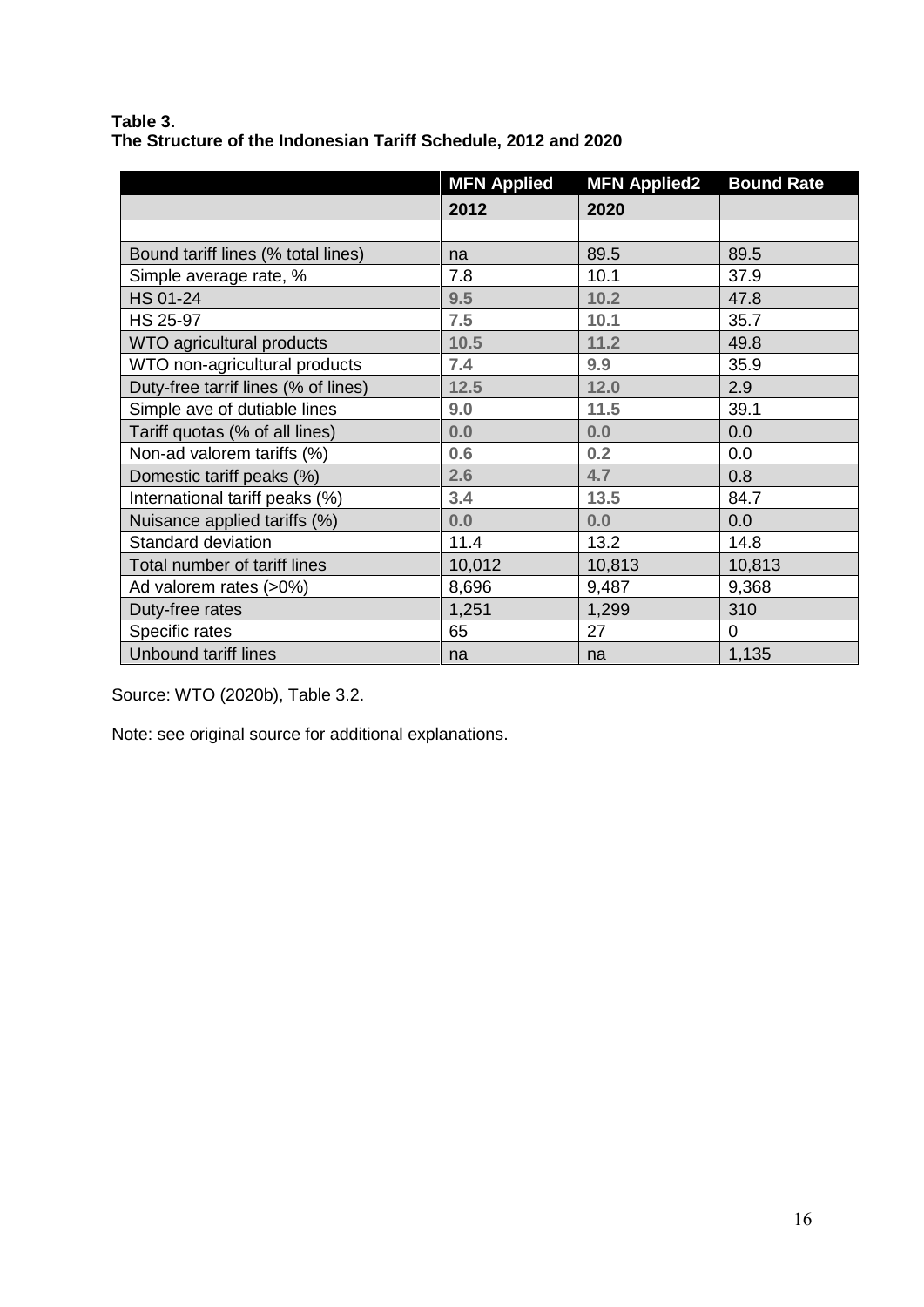#### **Table 4. The Structure of the Thai Tariff Schedule, 2014 and 2020**

|                                     | <b>MFN Applied</b> | <b>MFN Applied2</b> | <b>Bound Rate</b> |
|-------------------------------------|--------------------|---------------------|-------------------|
|                                     | 2014               | 2020                |                   |
|                                     |                    |                     |                   |
| Bound tariff lines (% total lines)  | na                 | 76.3                | 76.3              |
| Simple average rate, %              | 13.4               | 14.4                | 31.3              |
| WTO agricultural products           | 34.7               | 32.7                | 41.7              |
| WTO non-agricultural products       | 10.1               | 11.8                | 29.2              |
| Duty-free tarrif lines (% of lines) | 17.6               | 30.4                | 3.3               |
| Simple ave of dutiable lines        | 16.3               | 20.8                | 32.7              |
| Tariff quotas (% of all lines)      | 1.2                | 1.2                 | 1.2               |
| Non-ad valorem tariffs (%)          | 7.8                | 8                   | 17.7              |
| Domestic tariff peaks (%)           | 4.1                | 7.1                 | 0.7               |
| International tariff peaks (%)      | 27.4               | 26.8                | 67                |
| Nuisance applied tariffs (%)        | 9.3                | 0.6                 | 0.1               |
| Standard deviation                  | 23.7               | 23.7                | 23.2              |
| Total number of tariff lines        | 9,558              | 10,813              | 10,813            |
| Ad valorem rates (>0%)              | 7,129              | 6,664               | 5,990             |
| Duty-free rates                     | 1,683              | 3,289               | 355               |
| Specific rates                      | 39                 | 37                  |                   |
| <b>Unbound tariff lines</b>         | na                 | na                  | 2,557             |

Source: WTO (2020a), Table 3.2.

Note: see original source for additional explanations.